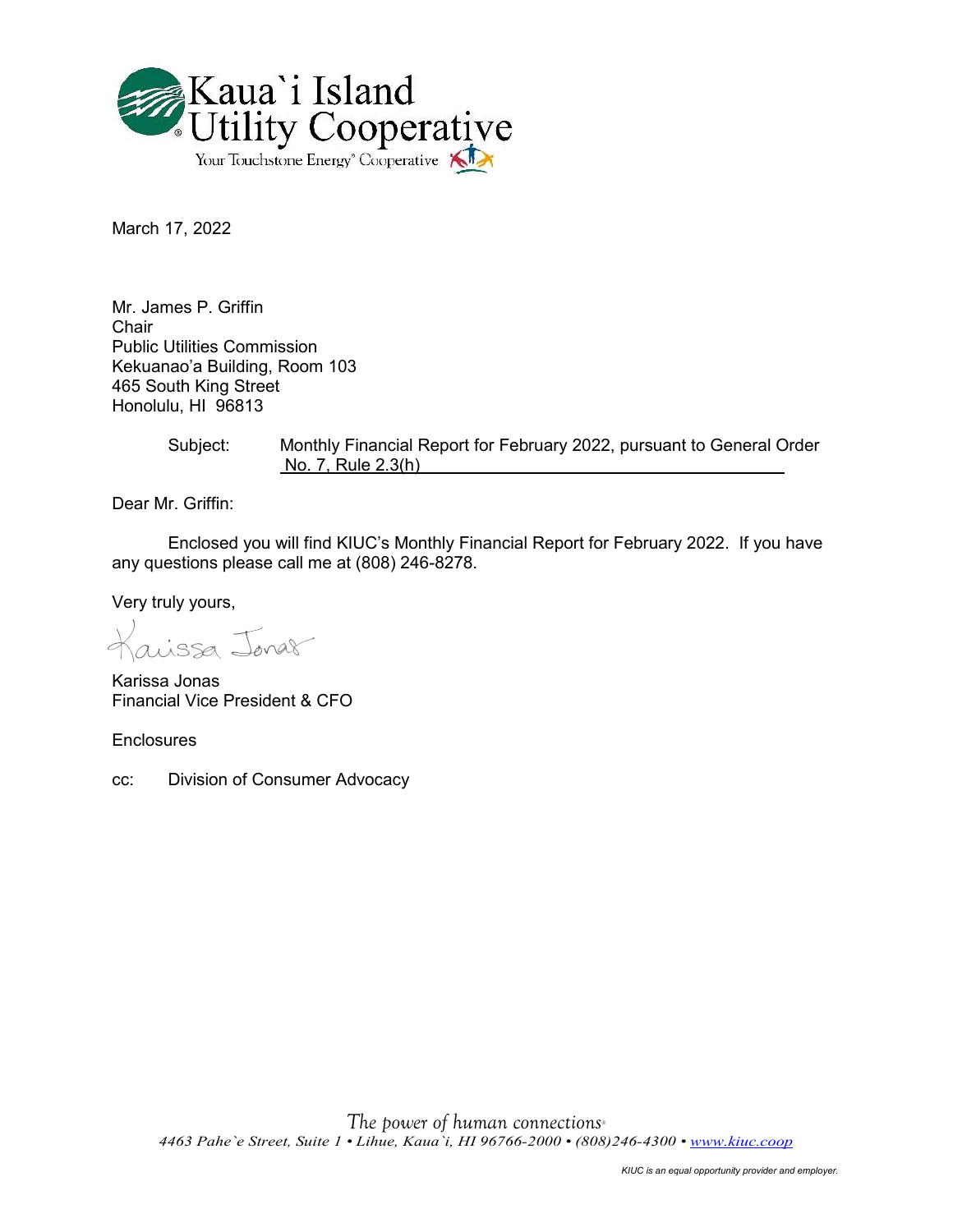#### **KAUAI ISLAND UTILITY COOPERATIVE MONTHLY P. U. C. REPORT PAGE 1 February 2022**

|                  |                                             |                  |                         | ACCUMULATED TOTALS | <b>INCREASE/</b><br><b>DECREASE</b> |
|------------------|---------------------------------------------|------------------|-------------------------|--------------------|-------------------------------------|
|                  |                                             | <b>TOTAL FOR</b> | TO-DATE                 |                    | SAME PERIOD ACCUMULATED             |
| <u>ACCT. NO.</u> | <b>ACCOUNT TITLE</b>                        | THIS MONTH       | <b>THIS YEAR</b>        | LAST YEAR          | <b>TOTALS</b>                       |
| 440-456          | UTILITY OPERATING INCOME                    | \$12,450,209     | 26,145,059<br>\$        | \$23,535,773       | 2,609,287<br>\$                     |
| 500-935          | <b>OPERATION &amp; MAINTENANCE EXPENSES</b> | 10,668,585       | 20,423,254              | 17,166,004         | (3,257,250)                         |
| 403              | <b>DEPRECIATION EXPENSES</b>                | 1,126,497        | 2,255,764               | 2,113,275          | (142, 489)                          |
| 404              | AMORTIZATION OF UTILITY PLANT               | 182,849          | 365,697                 | 365,697            |                                     |
| 408              | TAXES OTHER THAN INCOME TAXES               | 1,044,842        | 2,192,155               | 1,977,094          | (215,061)                           |
| 409              | <b>INCOME TAXES</b>                         |                  |                         |                    |                                     |
| 409              | PROV. FOR DEFERRED INCOME TAXES             |                  |                         |                    |                                     |
|                  | <b>TOTAL OPERATING EXPENSES</b>             | 13,022,772       | 25,236,869              | 21,622,070         | (3,614,800)                         |
|                  | <b>TOTAL OPERATING INCOME</b>               | (572, 563)       | 908,190                 | 1,913,703          | (1,005,513)                         |
| 415-416          | INCOME FROM MDSE, JOBBING (NET)             | 1,808            | 14,725                  | 17,672             | 2,947                               |
| 418              | INCOME (LOSS) FROM KRS1 / KRS2H             | (36, 330)        | (173, 728)              | (225, 224)         | (51, 496)                           |
| 418              | MISC. NON-OPERATING INCOME                  | 8,199            | 16,651                  | 16,298             | (353)                               |
| 419              | <b>INTEREST &amp; DIVIDEND INCOME</b>       | 71,237           | 144,442                 | 241,942            | 97,500                              |
| 421              | INCOME (LOSS) ON DISPOSITION OF PROPERTY    |                  |                         |                    |                                     |
| 421              | <b>LIQUIDATED DAMAGES</b>                   |                  |                         |                    |                                     |
| 424              | <b>CAPITAL CREDITS &amp; PATRONAGE</b>      |                  |                         |                    |                                     |
|                  | <b>TOTAL OTHER INCOME</b>                   | 44,914           | 2,089                   | 50,687             | 48,598                              |
| 426              | MISCELLANEOUS INCOME DEDUCTIONS             | 2,000            | 36,109                  | 23,747             | (12, 362)                           |
|                  | TOTAL MISC. INCOME DEDUCTIONS               | 2,000            | 36,109                  | 23,747             | (12, 362)                           |
| 427              | <b>INTEREST ON LONG-TERM DEBT</b>           | 538,729          | 1,074,145               | 1,041,749          | (32, 396)                           |
| 428              | AMORT. OF DEBT DISCOUNT & EXPENSE           |                  |                         |                    |                                     |
| 431              | OTHER INTEREST EXPENSE                      |                  |                         |                    |                                     |
|                  | <b>TOTAL INTEREST CHARGES</b>               | 538,729          | 1,074,145               | 1,041,749          | (32, 396)                           |
|                  |                                             |                  |                         |                    |                                     |
|                  | <b>NET INCOME</b>                           | \$(1,068,377)    | $(199, 975)$ \$<br>- \$ | 898,894            | (1,098,869)<br>\$                   |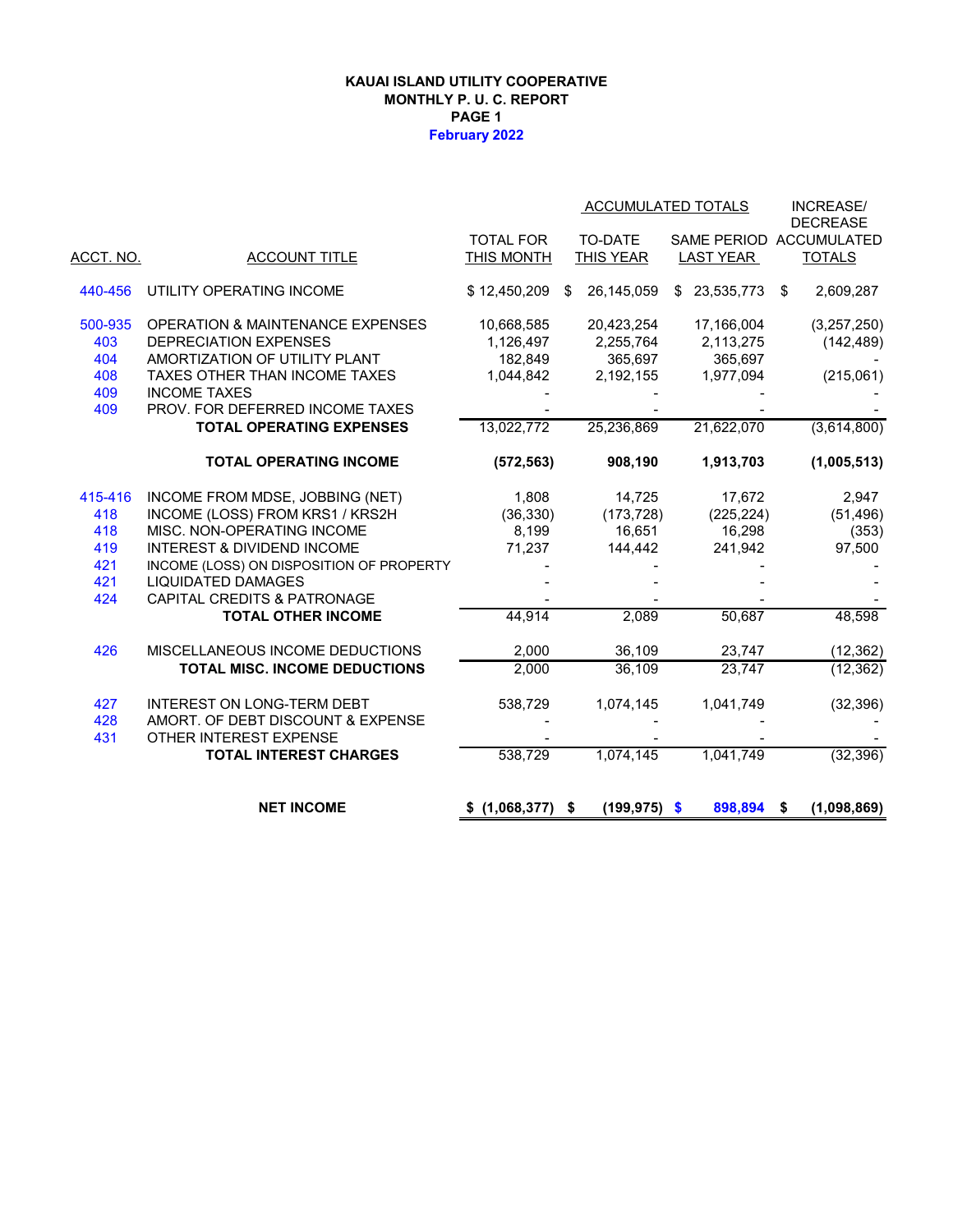#### **February 2022 KAUAI ISLAND UTILITY COOPERATIVE MONTHLY P. U. C. REPORT PAGE 2**

|           | ACCUMULATED TOTALS                          |                  |                          |                  |                |  |  |  |
|-----------|---------------------------------------------|------------------|--------------------------|------------------|----------------|--|--|--|
|           |                                             |                  |                          | (INCREASE)/      |                |  |  |  |
|           |                                             | <b>12 MONTHS</b> | <b>SAME PERIOD</b>       | <b>DECREASE</b>  |                |  |  |  |
| ACCT. NO. | <b>ACCOUNT TITLE</b>                        | TO DATE          | <b>LAST YEAR</b>         | <b>AMOUNT</b>    | <b>PERCENT</b> |  |  |  |
| 440-456   | UTILITY OPERATING INCOME                    | \$161,396,741    | 143,588,747<br>\$.       | 17,807,994<br>\$ | 12.40%         |  |  |  |
| 401-402   | <b>OPERATION &amp; MAINTENANCE EXPENSES</b> | 120,070,982      | 104,376,346              | (15,694,636)     | $-15.04%$      |  |  |  |
| 403       | <b>DEPRECIATION EXPENSES</b>                | 13,407,183       | 12,569,174               | (838,009)        | $-6.67%$       |  |  |  |
| 404       | AMORTIZATION OF UTILITY PLANT               | 2,194,182        | 2,194,182                |                  | 0.00%          |  |  |  |
| 408       | TAXES OTHER THAN INCOME TAXES               | 13,561,836       | 12,095,112               | (1,466,723)      | $-12.13%$      |  |  |  |
| 409       | <b>INCOME TAXES</b>                         |                  |                          |                  | 0.00%          |  |  |  |
| 409       | PROV. FOR DEFERRED INCOME TAXES             |                  |                          |                  | 0.00%          |  |  |  |
|           | <b>TOTAL OPERATING EXPENSES</b>             | 149,234,183      | 131,234,814              | (17,999,369)     | $-13.72%$      |  |  |  |
|           | <b>TOTAL OPERATING INCOME</b>               | 12,162,558       | 12,353,933               | (191, 375)       | $-1.55%$       |  |  |  |
| 415-416   | INCOME FROM MDSE, JOBBING (NET)             | (21, 899)        | 5,498                    | 27,397           | 498.30%        |  |  |  |
| 418       | INCOME (LOSS) FROM KRS1 / KRS2H             | (1, 260, 998)    | (1, 110, 700)            | 150,297          | $-13.53%$      |  |  |  |
| 418       | MISC. NON-OPERATING INCOME                  | 2,979,440        | 88,944                   | (2,890,495)      | -3249.79%      |  |  |  |
| 419       | <b>INTEREST &amp; DIVIDEND INCOME</b>       | 1,252,875        | 1,640,255                | 387.380          | 23.62%         |  |  |  |
| 421       | INCOME (LOSS) ON DISPOSITION OF PROPERT)    |                  | 81,520                   | 81,520           | 100.00%        |  |  |  |
| 421       | <b>LIQUIDATED DAMAGES</b>                   |                  | 17,700                   | 17,700           | 100.00%        |  |  |  |
| 424       | CAPITAL CREDITS & PATRONAGE                 | 235,429          | 250,861                  | 15,432           | 6.15%          |  |  |  |
|           | <b>TOTAL OTHER INCOME</b>                   | 3,184,846        | 974.079                  | (2, 210, 767)    | $-226.96%$     |  |  |  |
| 426       | MISCELLANEOUS INCOME DEDUCTIONS             | 1,563,162        | 46,237                   | 1,516,925        | 3280.76%       |  |  |  |
|           | TOTAL MISC. INCOME DEDUCTIONS               | 1.563.162        | 46.237                   | 1,516,925        | 3280.76%       |  |  |  |
| 427       | <b>INTEREST ON LONG-TERM DEBT</b>           | 6,602,250        | 6,371,206                | 231,044          | 3.63%          |  |  |  |
| 428       | AMORT. OF DEBT DISCOUNT & EXPENSE           |                  |                          |                  | 0.00%          |  |  |  |
| 431       | OTHER INTEREST EXPENSE                      |                  |                          |                  | 0.00%          |  |  |  |
|           | <b>TOTAL INTEREST CHARGES</b>               | 6,602,250        | 6,371,206                | 231,044          | 3.63%          |  |  |  |
|           | <b>NET INCOME</b>                           | 7,181,993<br>\$  | 6,910,568 \$<br><b>S</b> | 271,425          | 3.93%          |  |  |  |
|           |                                             |                  |                          |                  |                |  |  |  |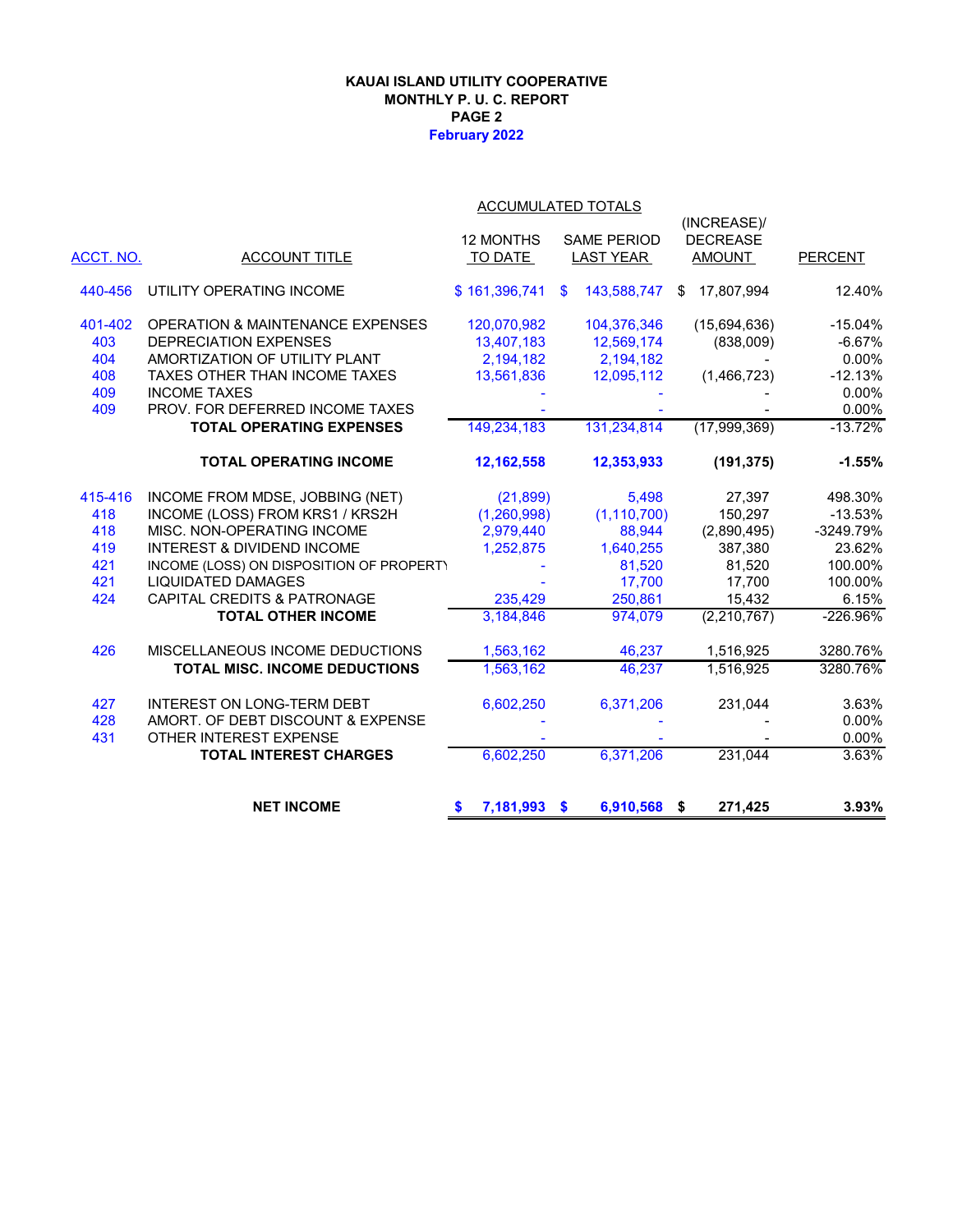#### **KAUAI ISLAND UTILITY COOPERATIVE MONTHLY P. U. C. REPORT PAGE 3 February 2022**

|                  |                                                                                      |    |                     |                   | ACCUMULATED TOTALS |                         | INC/(DEC)       |
|------------------|--------------------------------------------------------------------------------------|----|---------------------|-------------------|--------------------|-------------------------|-----------------|
|                  |                                                                                      |    | <b>TOTAL FOR</b>    | <b>SAME MONTH</b> | FOR THIS           | SAME PERIOD ACCUMULATED |                 |
| <b>ACCT. NO.</b> | <b>ACCOUNT TITLE</b>                                                                 |    | THIS MONTH          | <b>LAST YEAR</b>  | <b>YEAR</b>        | <b>LAST YEAR</b>        | <b>TOTALS</b>   |
|                  |                                                                                      |    |                     |                   |                    |                         |                 |
|                  | <b>OPERATING REVENUES</b>                                                            |    |                     |                   |                    |                         |                 |
| 441.00           | <b>IRRIGATION SALES</b>                                                              | \$ | $60,124$ \$         | $4,495$ \$        | 74,267 \$          | 38,438 \$               | 35,829          |
| 440.00           | <b>RESIDENTIAL SALES</b>                                                             |    | 5,185,336           | 4,616,114         | 11,045,961         | 9,688,962               | 1,357,000       |
| 442.02           | <b>GENERAL LIGHT &amp; POWER G</b>                                                   |    | 1,837,547           | 1,489,490         | 3,762,465          | 3,066,177               | 696,288         |
| 442.03           | <b>GENERAL LIGHT &amp; POWER J</b>                                                   |    | 1,343,521           | 1,127,600         | 2,751,484          | 2,355,188               | 396,296         |
| 444.00           | PUBLIC ST. LIGHTING SALES                                                            |    | 57,851              | 56,671            | 115,849            | 112,677                 | 3,172           |
| 440.00           | ELECTRIC SERVICE TO EMPLOYEES                                                        |    |                     |                   |                    |                         |                 |
| 443.01           | LARGE POWER SALES P                                                                  |    | 2,756,750           | 2,183,065         | 5,560,537          | 4,528,118               | 1,032,419       |
| 443.02           | LARGE POWER SALES L                                                                  |    | 1,094,205           | 476,971           | 2,227,814          | 1,648,708               | 579,106         |
|                  | <b>TOTAL ELECTRIC SALES</b><br>OTHER OPERATING REVENUES:                             |    | 12,335,334          | 9,954,405         | 25,538,377         | 21,438,269              | 4,100,109       |
| 451.00           | MISC. SERVICE REVENUES                                                               |    | 34,369              | 26,345            | 68,315             | 54,785                  | 13,531          |
| 454.00           | <b>RENT FROM PROPERTY</b>                                                            |    | 1,142               | 1,130             | 2,285              | 2,259                   | 26              |
| 456.00           | OTHER ELECTRIC REVENUES                                                              |    | 79,364              | 760,738           | 536,082            | 2,040,461               | (1,504,379)     |
|                  | <b>TOTAL OTHER REVENUES</b>                                                          |    | 114,875             | 788,212           | 606,682            | 2,097,504               | (1,490,822)     |
|                  |                                                                                      |    |                     |                   |                    |                         |                 |
|                  | <b>TOTAL OPERATING REVENUES</b>                                                      | S  | 12,450,209          | \$<br>10,742,618  | \$<br>26,145,059   | \$<br>23,535,773        | \$<br>2,609,287 |
|                  |                                                                                      |    |                     |                   |                    |                         |                 |
|                  | <b>ANALYSIS OF OPERATING EXPENSES</b>                                                | \$ |                     |                   |                    |                         |                 |
| 500              | Operations - Supervsion & Engineering                                                |    | $61,803$ \$         | 64,578 \$         | 137,729 \$         | 144,897 \$              | (7, 168)        |
| 502              | <b>Operations - Steam Expenses</b>                                                   |    | 72,041              | 90,082            | 155,578            | 185,295                 | (29, 717)       |
| 506              | <b>Operations - Misc Steam Power Expenses</b>                                        |    |                     | $\blacksquare$    |                    | 70                      | (70)            |
| 510              | Maintenance Supervision & Engineering                                                |    |                     |                   |                    |                         |                 |
| 511              | Maintenance of Structures                                                            |    | 12,229              | 15,878            | 17,993             | 19,530                  | (1,537)         |
| 512              | Maintenance of Boiler Plant                                                          |    | 4,302               | $\blacksquare$    | 8,566              |                         | 8,566           |
| 513              | Maintenance of Electric Plant                                                        |    |                     |                   |                    |                         |                 |
| 536              | <b>Water for Power</b><br>Maintenance of Structures-Water                            |    | 7,177               | 12,476            | 17,781             | 24,553                  | (6, 772)        |
| 542              |                                                                                      |    |                     |                   |                    |                         |                 |
| 543              | Maint of Reservoirs, Dams, Waterways                                                 |    |                     | 9,508             |                    | 9,508                   | (9,508)         |
| 544              | Maintenance of Electric Plant - Hydropower                                           |    | 523                 | 235               | 523                | 235                     | 289             |
| 546              | Operations - Supervsion & Engineering                                                |    | 47,948<br>2,291,488 | 44,034            | 106,123            | 99,353                  | 6,771           |
| 547              | Operations - Fuel                                                                    |    |                     | 1,436,734         | 5,136,447          | 2,986,178               | 2,150,268       |
| 548              | <b>Operations - Generation Expenses</b><br>Operations - Misc. Other Power Generation |    | 235,396             | 201,853           | 502,664            | 449,717                 | 52,947          |
| 549              | <b>Operations - Rents</b>                                                            |    | 56,214              | 75,705            | 85,760             | 99,243                  | (13, 483)       |
| 550<br>551       | Maintenance Supervision & Engineering                                                |    | 41,737              | 38,685            | 97,201             | 88,888                  | 8,313           |
| 552              | Maintenance of Structures                                                            |    | 7,582               | 13,531            | 11,643             | 18,165                  | (6, 522)        |
|                  |                                                                                      |    |                     |                   |                    |                         |                 |
| 553<br>554       | Maint. Of Gen and Electrical Equipment<br>Maint of Misc Other Power Generation Plant |    | 400,732             | 375,130           | 833,167            | 770,587                 | 62,580          |
| 555              | Operations - Purchased Power                                                         |    | 3,689,051           | 3,393,210         | 7,589,508          | 6,780,579               | 808,929         |
| 556              | Operations - System Control & Load Dispatching                                       |    |                     |                   |                    |                         |                 |
| 557              | Operations - Other Expenses                                                          |    |                     |                   |                    |                         |                 |
| 560              | Operations Supervision & Engineering                                                 |    |                     |                   |                    |                         |                 |
|                  |                                                                                      |    |                     |                   |                    |                         | 4,400           |
| 562              | <b>Operations - Station Expenses</b>                                                 |    | 10,579              | 8,705             | 28,407             | 24,007                  |                 |
| 563              | Operations - Overhead Line Expenses<br>Operations - Misc. Transmission Expenses      |    | 3,960               |                   | 4,049              | 89                      | 3,960           |
| 566              |                                                                                      |    | 14,368              | 14,663            | 28,591             | 25,523                  | 3,068           |
| 567              | <b>Operations - Rents</b>                                                            |    | 45,400              |                   | 45,400             |                         | 45,400          |
| 568<br>570       | Maintenance Supervision & Engineering<br>Maintenance of Station Equipment            |    | 33,776              | 10,005            | 61,651             | 41,162                  | 20,489          |
| 571              | Maintenance of Overhead Lines                                                        |    | 47,650              | 39,450            | 95,300             | 78,900                  | 16,400          |
| 573              | Maintenance of Misc. Transmission Plant                                              |    |                     |                   |                    |                         |                 |
|                  |                                                                                      |    |                     |                   |                    |                         |                 |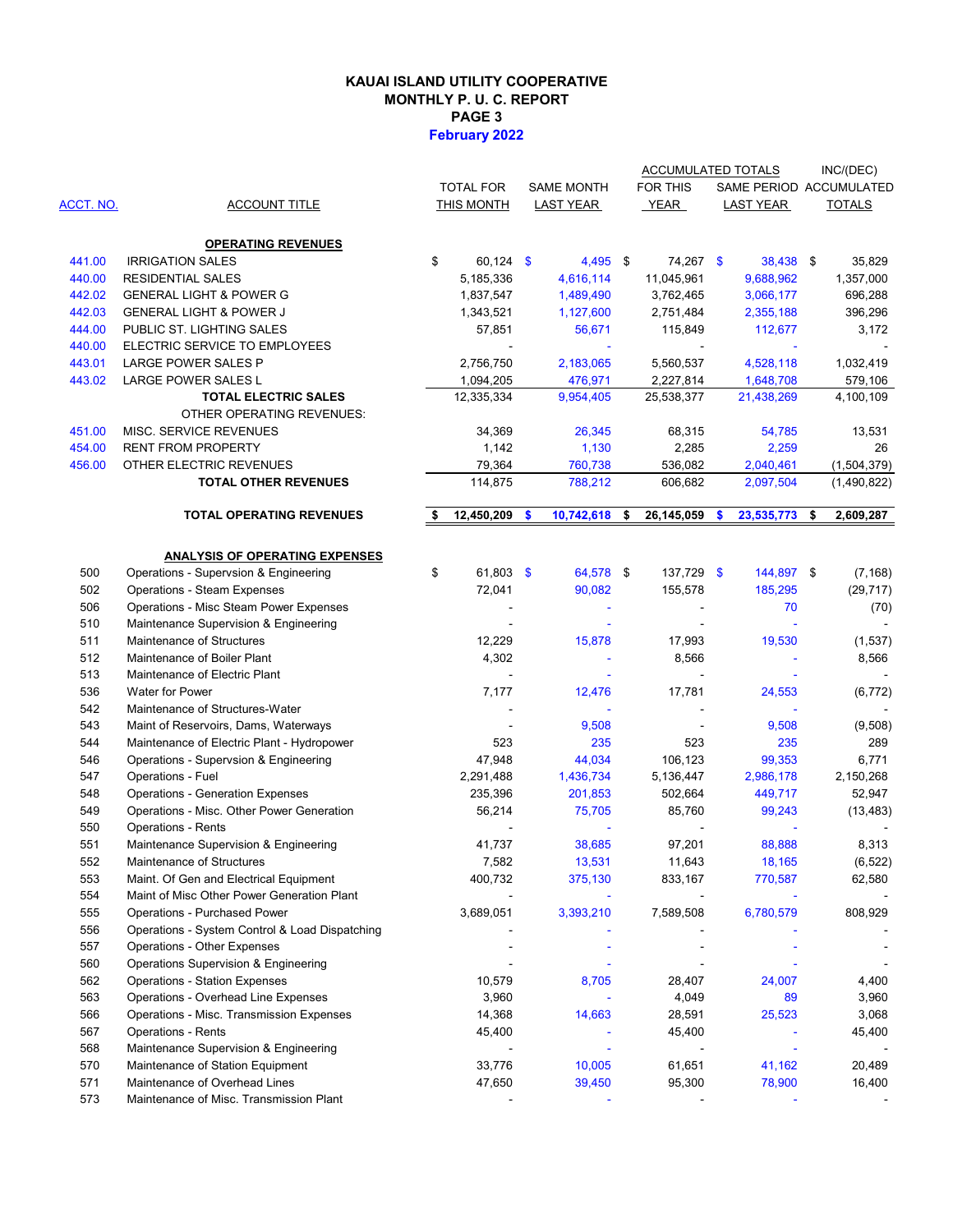#### **PAGE 3A February 2022 KAUAI ISLAND UTILITY COOPERATIVE MONTHLY P. U. C. REPORT**

|           |                                                         |                  |                   |                | ACCUMULATED TOTALS | INC/(DEC)               |
|-----------|---------------------------------------------------------|------------------|-------------------|----------------|--------------------|-------------------------|
|           |                                                         | <b>TOTAL FOR</b> | <b>SAME MONTH</b> | FOR THIS       |                    | SAME PERIOD ACCUMULATED |
| ACCT. NO. | <b>ACCOUNT TITLE</b>                                    | THIS MONTH       | <b>LAST YEAR</b>  | YEAR           | <b>LAST YEAR</b>   | <b>TOTALS</b>           |
| 580       | Operations - Supervsion & Engineering                   | 16,467           | 2,726             | 23,207         | 7,479              | 15,728                  |
| 582       | <b>Operations - Station Expenses</b>                    | 12,950           | 14,434            | 26,839         | 32,550             | (5,711)                 |
| 583       | Operations - Overhead Line Expenses                     | 1,391            | 342               | 1,510          | 1,996              | (486)                   |
| 584       | Operations - Underground Line Expenses                  | 1,125            | 2,339             | 8,421          | 3,467              | 4,955                   |
| 586       | <b>Operations - Meter Expense</b>                       | 28,849           | 36,490            | 62,667         | 76,861             | (14, 195)               |
| 588       | Operations - Misc. Distribution Expenses                | 50,888           | 57,051            | 100,560        | 111,605            | (11, 045)               |
| 589       | <b>Operations - Rents</b>                               | 4,565            | 205               | 4,565          | 205                | 4,360                   |
| 590       | Maintenance Supervision & Engineering                   | 7,722            | 15,343            | 29,690         | 39,007             | (9,317)                 |
| 591       | Maintenance of Structures                               |                  | $\omega$          | $\blacksquare$ |                    |                         |
| 592       | Maintenance of Station Equipment                        | 32,539           | 26,922            | 59,269         | 53,401             | 5,868                   |
| 593       | Maintenance of Overhead Lines                           | 251,387          | 266,856           | 572,717        | 576,812            | (4,096)                 |
| 594       | Maintenance of Underground Lines                        | 35,520           | 38,694            | 74,500         | 69,776             | 4,724                   |
| 595       | Maintenance of Line Transformers                        |                  |                   |                |                    |                         |
| 596       | Maint. of Street Lighting & Signal Systems              | 544              | 823               | 1,149          | 1,434              | (286)                   |
| 597       | Maintenance of Meters                                   | 9,080            |                   | 9,080          | 1,350              | 7,730                   |
| 901       | Operations - Member Service Supervision                 | 28,554           | 26,340            | 61,134         | 56,214             | 4,919                   |
| 902       | <b>Operations - Meter Reading Expenses</b>              | 13,880           | 24,396            | 29,665         | 51,526             | (21, 861)               |
| 903       | Operations - Member Records & Collection Exp.           | 126,512          | 120,991           | 245,481        | 234,456            | 11,024                  |
| 904       | Operations - Uncollectible Accounts                     | 12,244           | 10,893            | 26,661         | 23,921             | 2,740                   |
| 907       | Operations - Member Services - Supervision              |                  |                   |                |                    |                         |
| 908       | Operations - Member Services - Energy Services          | 17,211           | 11,299            | 24,956         | 23,738             | 1,219                   |
| 909       | Operations - Informational & Instructional Advert. Exp. | 7,317            | 5,157             | 8,646          | 7,145              | 1,501                   |
| 910       | Operations - Misc. Member Svc & Infor. Exp.             |                  |                   |                |                    |                         |
| 911       | Operations - Sales - Supervision                        |                  |                   |                |                    |                         |
| 920       | Operations - Admiinistrative & General Salaries         | 652,662          | 628,199           | 1,366,433      | 1,309,453          | 56,980                  |
| 921       | Operations - Office Supplies and Expense                | 46,427           | 48,177            | 95,252         | 93,586             | 1,666                   |
| 923       | Operations - Outside Service Employed                   | 1,772,616        | 1,542,220         | 1,801,353      | 1,657,021          | 144,332                 |
| 924       | Operations - Property Insurance                         | 89,721           | 105,391           | 179,442        | 210,783            | (31, 341)               |
| 928       | <b>Operations - Regulatory Commission Expense</b>       | 96,508           | 113,463           | 180,617        | 177,415            | 3,202                   |
| 930       | <b>Operations - General Advertising Expenses</b>        | 61,916           | 66,617            | 86,683         | 102,565            | (15, 882)               |
| 931       | <b>Operations - Rents</b>                               | 118,426          | 118,426           | 236,852        | 236,852            |                         |
| 935       | Maintenance of General Plant                            | 87,607           | 117,780           | 141,823        | 158,908            | (17,085)                |
|           | <b>TOTAL OPERATING EXPENSES:</b>                        | 10,668,585       | 9,246,036         | 20,423,254     | 17,166,004         | 3,257,250               |
|           | TOTAL OPERATION EXPENSES:                               | 9,695,655        | 8,277,197         | 18,408,982     | 15,238,341         | 3,161,421               |
|           | TOTAL MAINTENANCE EXPENSES:                             | 972,930          | 968,840           | 2,014,272      | 1,927,663          | 95,828                  |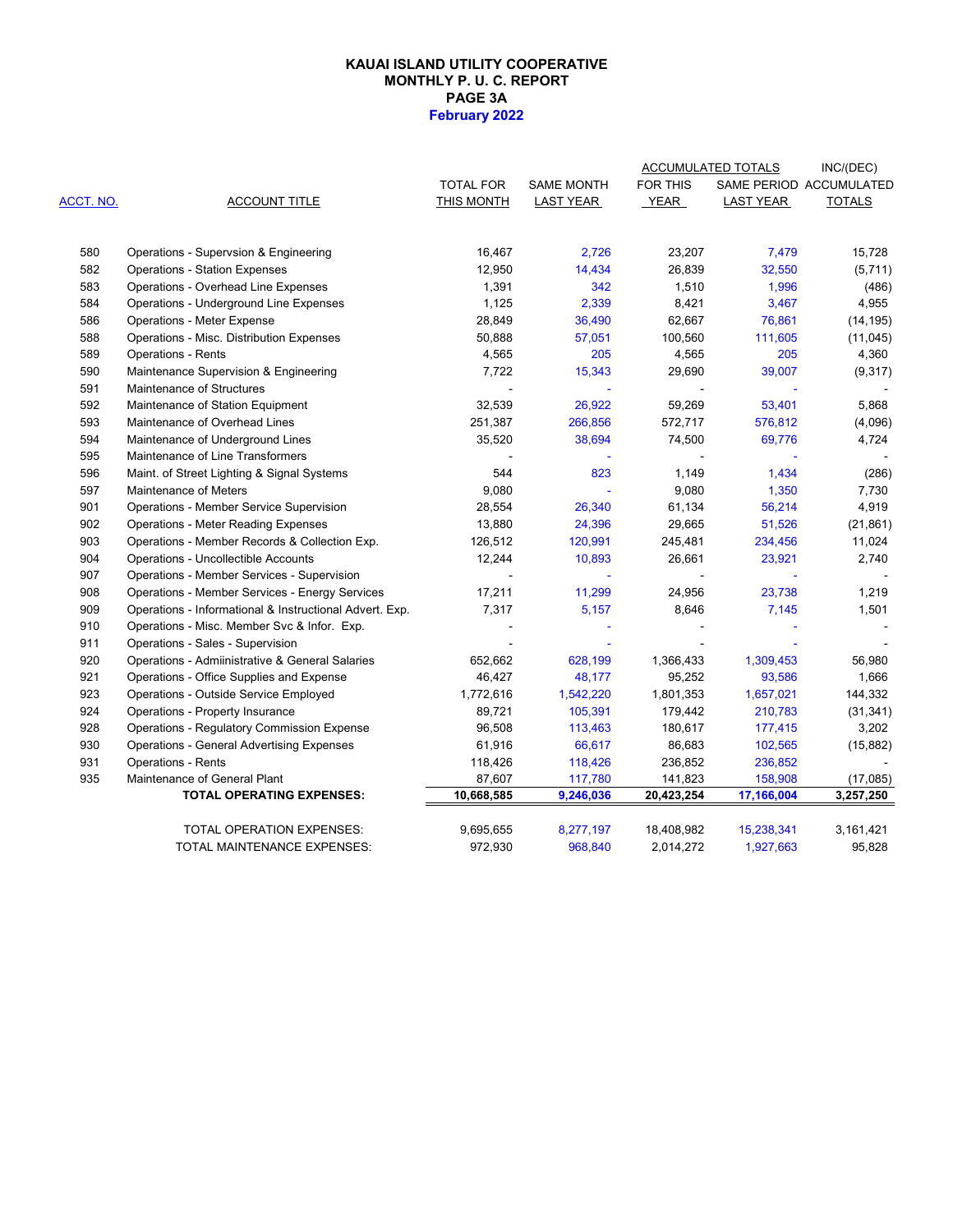#### **KAUAI ISLAND UTILITY COOPERATIVE MONTHLY P. U. C. REPORT PAGE 4 February 2022**

|                                | <b>TOTAL CONSUMERS</b> |                   |                      | <b>TOTAL METERS</b> | <b>TOTAL KWH SALES</b> |                    |  |
|--------------------------------|------------------------|-------------------|----------------------|---------------------|------------------------|--------------------|--|
|                                |                        | <b>SAME MONTH</b> |                      | <b>SAME MONTH</b>   |                        | <b>ACCUMULATED</b> |  |
| <b>ACCOUNT TITLE</b>           | THIS MONTH LAST YEAR   |                   | THIS MONTH LAST YEAR |                     | THIS MONTH             | THIS YEAR          |  |
| RESIDENTIAL SALES "D"          | 29,890                 | 29,717            | 29,890               | 29,717              | 13,448,313             | 29,037,667         |  |
| GENERAL LIGHT & POWER "G"      | 4.638                  | 4,580             | 4,638                | 4,580               | 4,632,048              | 9,588,175          |  |
| GENERAL LIGHT & POWER "J"      | 293                    | 293               | 293                  | 293                 | 3,630,053              | 7,544,927          |  |
| LARGE POWER SALES "P"          | 104                    | 102               | 104                  | 102                 | 7,754,495              | 15,923,953         |  |
| LARGE POWER SALES "L"          | 15                     | 15                | 15                   | 15                  | 3,128,200              | 6,558,500          |  |
| IRRIGATION SALES               | $\overline{2}$         | 3                 | $\overline{2}$       | 3                   | 232.578                | 297,252            |  |
| PUBLIC ST. LIGHTING SALES "SL" | 3.768                  | 3.766             | 3.768                | 3.766               | 63,686                 | 127,385            |  |
| ELECTRIC SERVICE TO EMPLOYEES  | 0                      | 0                 | $\Omega$             | 0                   | 0                      | 0                  |  |
| <b>TOTALS</b>                  | 38,710                 | 38.476            | 38.710               | 38.476              | 32.889.373             | 69.077.859         |  |

|                              |                      |        | <b>SYSTEM PEAK</b>   |            |            |
|------------------------------|----------------------|--------|----------------------|------------|------------|
|                              |                      |        | THIS MONTH LAST YEAR |            |            |
| KWH USED - NO CHARGE         | XXXXXXXXX XXXXXXXXXX |        | <b>XXXXXXXXXX</b>    | 211.324    | 426,706    |
| KWH LOST - UNACCOUNTED       |                      |        |                      | 892,097    | 2,016,952  |
| KWH - NET TO SYSTEM          |                      |        |                      | 33.992.794 | 71,521,517 |
| <b>KWH - STATION USE</b>     |                      |        |                      | 395,185    | 874,398    |
| KWH & KW GENERATED - STEAM   | XXXXXXXXX XXXXXXXXXX | (503)  | (318)                | 0          | 0          |
| KWH & KW GENERATED - HYDRO   | XXXXXXXX XXXXXXXXXX  | 270    | 0                    | 195,108    | 489,874    |
| KWH & KW GENERATED - DIESEL  | XXXXXXXX XXXXXXXXXX  | 34,268 | 20,030               | 12,636,248 | 28,133,884 |
| TOTAL KWH & KW GENERATED     | XXXXXXXX XXXXXXXXXX  | 34,036 | 19,712               | 12,831,356 | 28,623,758 |
| TOTAL KWH & KW PURCHASED     | XXXXXXXX XXXXXXXXXX  | 37.629 | 42.270               | 21.556.623 | 43,772,157 |
| PERCENTAGE OF KWH USED - N/C |                      |        |                      | 0.62%      | 0.60%      |
|                              |                      |        |                      | 2.60%      | 2.80%      |
|                              |                      |        |                      |            |            |
| AVERAGE COST PER KWH SOLD    |                      |        |                      |            |            |
|                              |                      |        |                      |            |            |
| AVERAGE NET INCOME/KWH SOLD  |                      |        |                      |            |            |
|                              |                      |        |                      |            |            |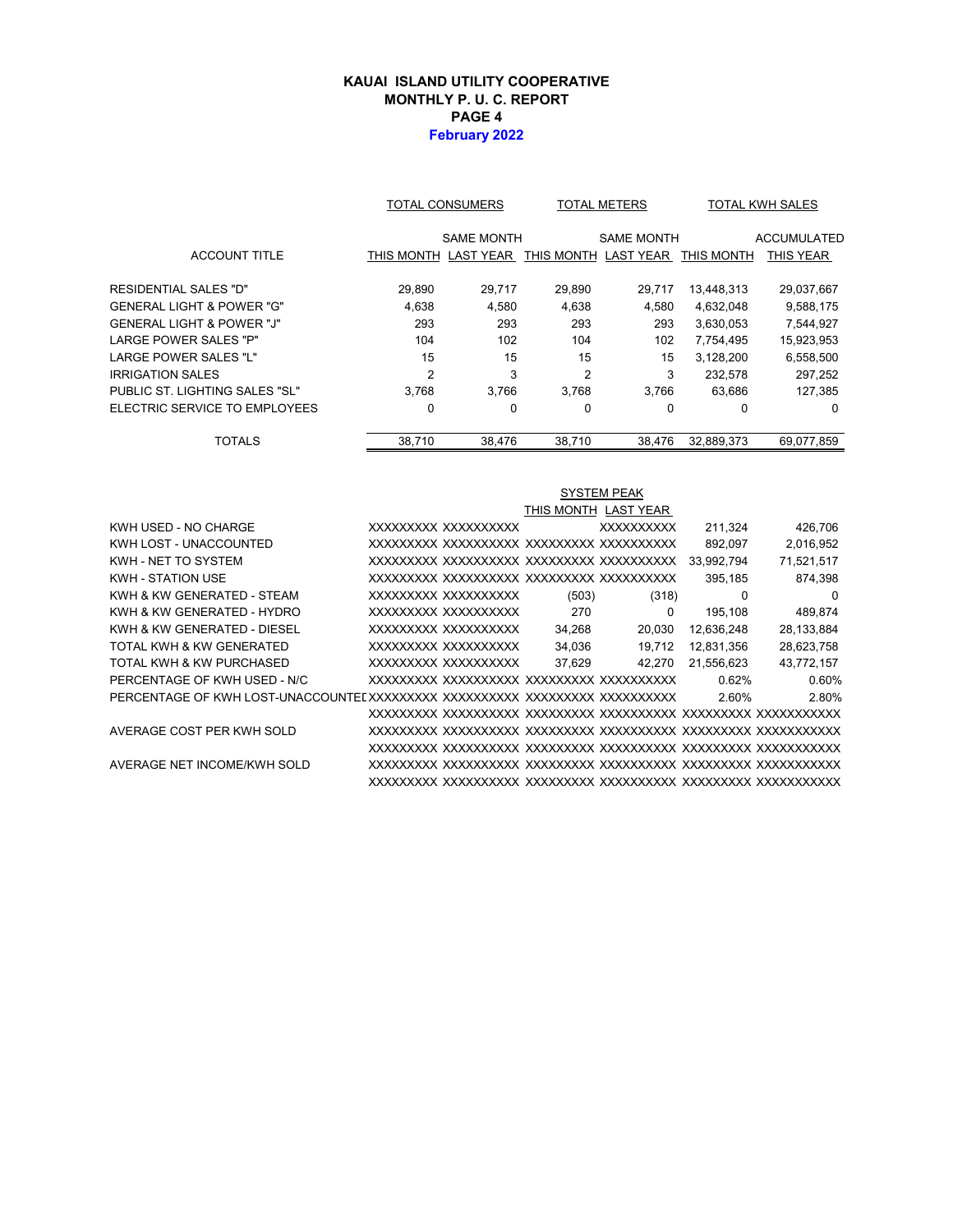#### **PAGE 5 February 2022 KAUAI ISLAND UTILITY COOPERATIVE MONTHLY P. U. C. REPORT**

|                                      | NET REVENUES RECEIVED |    |                       | <b>AVERAGE KWH</b><br><b>SOLD PER CUSTOMER</b> | AVERAGE NET REVENUE<br>PER KWH SOLD       |                 |    |                   |
|--------------------------------------|-----------------------|----|-----------------------|------------------------------------------------|-------------------------------------------|-----------------|----|-------------------|
|                                      |                       |    | <b>SAME MONTH</b>     | <b>SAME MONTH</b>                              |                                           |                 |    | <b>SAME MONTH</b> |
| <b>ACCOUNT TITLE</b>                 | THIS MONTH            |    |                       |                                                | LAST YEAR THIS MONTH LAST YEAR THIS MONTH |                 |    | <b>LAST YEAR</b>  |
| RESIDENTIAL SALES "D"                | \$<br>5,185,336       | \$ | 4,616,114             | 450                                            | 426                                       | $$0.3855752$ \$ |    | 0.3645607         |
| <b>GENERAL LIGHT &amp; POWER "G"</b> | 1,837,547             |    | 1,489,490             | 999                                            | 860                                       | 0.3967029       |    | 0.3783300         |
| <b>GENERAL LIGHT &amp; POWER "J"</b> | 1,343,521             |    | 1,127,600             | 12,389                                         | 11,069                                    | 0.3701106       |    | 0.3476875         |
| <b>LARGE POWER SALES "P"</b>         | 2,756,750             |    | 2,183,065             | 74,562                                         | 63,207                                    | 0.3555035       |    | 0.3386135         |
| <b>LARGE POWER SALES "L"</b>         | 1,094,205             |    | 476.971               | 208,547                                        | 162,114                                   | 0.3497875       |    | 0.1961467         |
| <b>IRRIGATION SALES</b>              | 60.124                |    | 4.495                 | 116.289                                        | 9.342                                     | 0.2585100       |    | 0.1603700         |
| PUBLIC ST. LIGHTING SALES "SL"       | 57,851                |    | 56,671                | 17                                             | 17                                        | 0.9083772       |    | 0.8826648         |
| <b>TOTALS</b>                        | \$12,335,334          |    | \$9,954,405           | 850                                            | 749                                       | \$0.3750553     | \$ | 0.3454797         |
|                                      |                       |    |                       |                                                |                                           |                 |    |                   |
| KWH USED - NO CHARGE                 |                       |    | XXXXXXXXXX XXXXXXXXXX |                                                | XXXXXXXXX XXXXXXXXX XXXXXXXXXXX           |                 |    |                   |
| KWH LOST - UNACCOUNTED               |                       |    |                       |                                                |                                           |                 |    |                   |
| KWH - NET TO SYSTEM                  |                       |    |                       |                                                |                                           |                 |    |                   |
| KWH - STATION USE                    |                       |    |                       |                                                |                                           |                 |    |                   |
| KWH & KW GENERATED - STEAM           |                       |    |                       |                                                |                                           |                 |    |                   |
| KWH & KW GENERATED - DIESEI          |                       |    |                       |                                                |                                           |                 |    |                   |

| KWH LOST - UNACCOUNTED       |    |                                                                |  |            |
|------------------------------|----|----------------------------------------------------------------|--|------------|
| KWH - NET TO SYSTEM          |    |                                                                |  |            |
| KWH - STATION USE            |    |                                                                |  |            |
| KWH & KW GENERATED - STEAM   |    |                                                                |  |            |
| KWH & KW GENERATED - DIESEL  |    |                                                                |  |            |
| TOTAL KWH & KW GENERATED     |    |                                                                |  |            |
| TOTAL KWH & KW PURCHASED     |    |                                                                |  |            |
| PERCENTAGE OF KWH USED - N/C |    |                                                                |  |            |
|                              |    |                                                                |  |            |
|                              |    |                                                                |  |            |
| AVERAGE COST PER KWH SOLD    |    | \$13.022.772 \$11.393.936 XXXXXXXXX XXXXXXXXXX \$0.395957 \$   |  | 0.395440   |
|                              |    |                                                                |  |            |
| AVERAGE NET INCOME/KWH SOLD  | S. | (687,438) \$ (1,439,531) XXXXXXXXX XXXXXXXXXX \$ (0.020902) \$ |  | (0.049961) |
|                              |    |                                                                |  |            |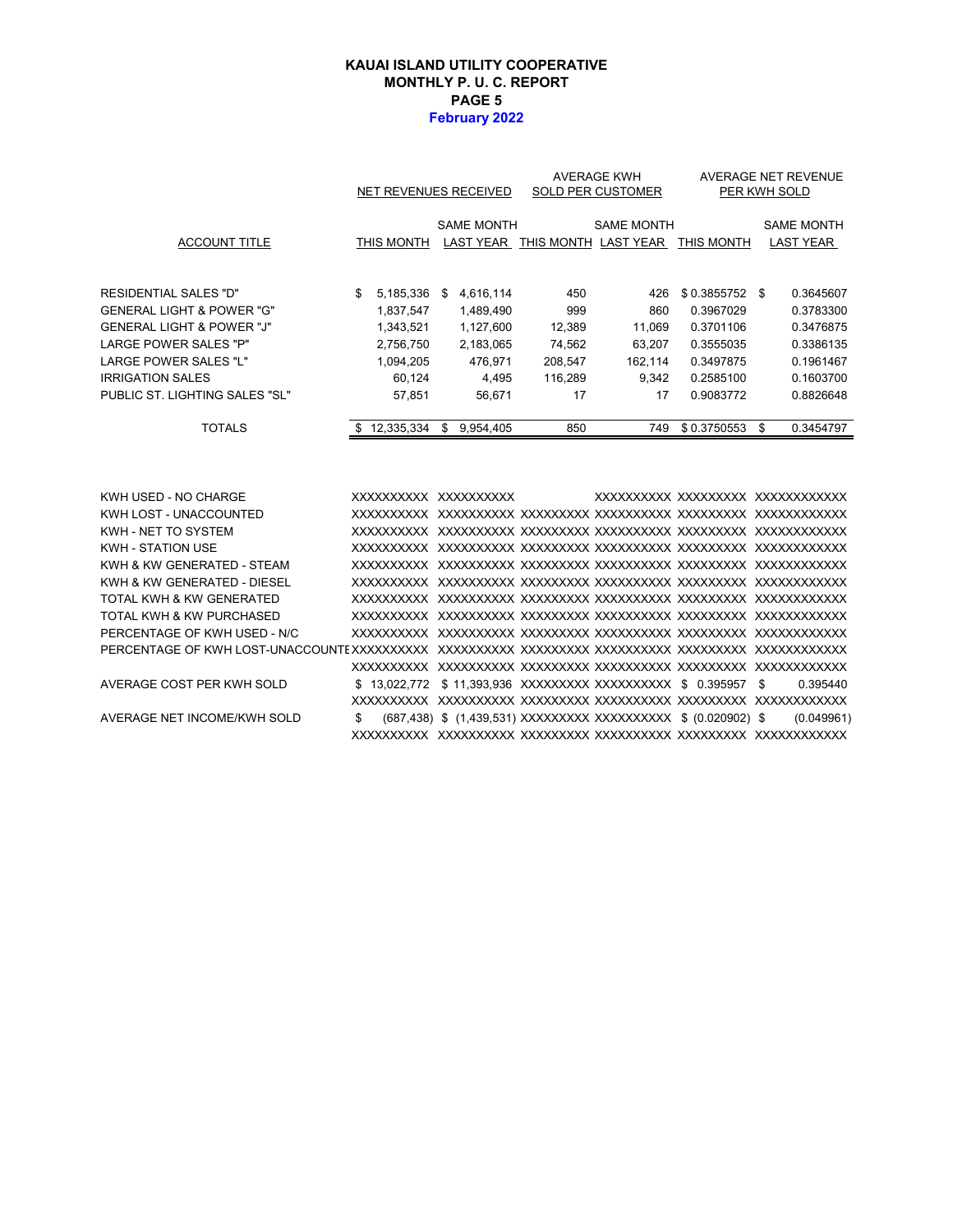#### **KAUAI ISLAND UTILITY COOPERATIVE MONTHLY P. U. C. REPORT PAGE 5A February 2022**

|                                | AVERAGE NET REVENUE |    |                         | PERCENT OF TOTAL |                   |  |  |
|--------------------------------|---------------------|----|-------------------------|------------------|-------------------|--|--|
|                                | PER CUSTOMER        |    | <b>REVENUE RECEIVED</b> |                  |                   |  |  |
|                                |                     |    | <b>SAME MONTH</b>       |                  | <b>SAME MONTH</b> |  |  |
| <b>ACCOUNT TITLE</b>           | THIS MONTH          |    | <b>LAST YEAR</b>        | THIS MONTH       | <b>LAST YEAR</b>  |  |  |
|                                |                     |    |                         |                  |                   |  |  |
| RESIDENTIAL SALES "D"          | \$<br>173S          |    | 155                     | 42.04%           | 46.37%            |  |  |
| GENERAL LIGHT & POWER "G"      | 396                 |    | 325                     | 14.90%           | 14.96%            |  |  |
| GENERAL LIGHT & POWER "J"      | 4,585               |    | 3,848                   | 10.89%           | 11.33%            |  |  |
| LARGE POWER SALES "L"          | 26,507              |    | 21,403                  | 22.35%           | 21.93%            |  |  |
| LARGE POWER SALES "P"          | 72.947              |    | 31.798                  | 8.87%            | 4.79%             |  |  |
| IRRIGATION SALES               | 30,062              |    | 1.498                   | 0.49%            | 0.05%             |  |  |
| PUBLIC ST. LIGHTING SALES "SL" | 15                  |    | 15                      | 0.47%            | 0.57%             |  |  |
| ELECTRIC SERVICE TO EMPLOYEES  | 0                   |    | 0                       | $0.00\%$         | $0.00\%$          |  |  |
| <b>TOTALS</b>                  | \$<br>319           | \$ | 259                     | 100.00%          | 100.00%           |  |  |
|                                |                     |    |                         |                  |                   |  |  |

| KWH USED - NO CHARGE         | XXXXXXXXXX XXXXXXXXXXX | <b>XXXXXXXXXXX</b> |
|------------------------------|------------------------|--------------------|
| KWH LOST - UNACCOUNTED       |                        |                    |
| KWH - NFT TO SYSTEM          |                        |                    |
| <b>KWH - STATION USE</b>     |                        |                    |
| KWH & KW GENERATED - STEAM   |                        |                    |
| KWH & KW GENERATED - DIESEL  |                        |                    |
| TOTAL KWH & KW GENERATED     |                        |                    |
| TOTAL KWH & KW PURCHASED     |                        |                    |
| PERCENTAGE OF KWH USED - N/C |                        |                    |
|                              |                        |                    |
|                              |                        |                    |
| AVERAGE COST PER KWH SOLD    |                        |                    |
|                              |                        |                    |
| AVERAGE NET INCOME/KWH SOLD  |                        |                    |
|                              |                        |                    |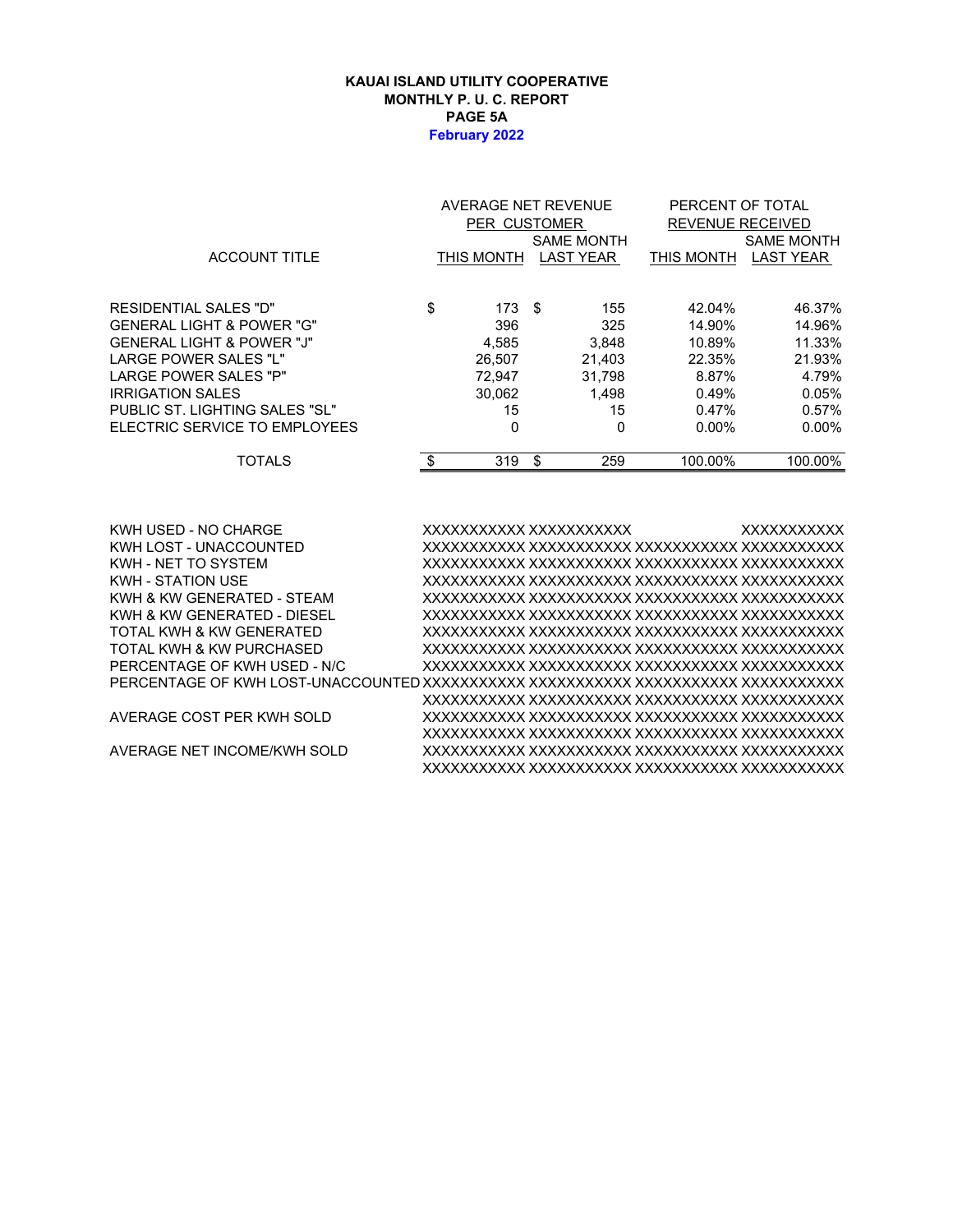#### **KAUAI ISLAND UTILITY COOPERATIVE MONTHLY STATISTICAL INFORMATION MONTHLY P. U. C. REPORT PAGE 6 February 2022**

|                                      | TOTALS FOR THIS MONTH |                 | <b>ACCUMULATED TOTALS</b><br><b>FOR THIS YEAR</b> |    |                   |  |
|--------------------------------------|-----------------------|-----------------|---------------------------------------------------|----|-------------------|--|
| <b>GENERATING STATION STATISTICS</b> | <b>FUEL OIL</b>       | DIESEL OIL      | <b>FUEL OIL</b>                                   |    | <b>DIESEL OIL</b> |  |
| BARRELS OF OIL CONSUMED              | None                  | 22.563          | None                                              |    | 50,625            |  |
| AVE COST PER BBL OF OIL CONSUMED(\$) | N/A                   | \$<br>101.56    | N/A                                               | \$ | 101.46            |  |
| TOTAL COST OF OIL CONSUMED(\$)       | N/A                   | \$<br>2,291,488 | N/A                                               | \$ | 5,136,447         |  |
| COST OF OIL PER KWH GENERATED(\$)    | N/A                   | \$<br>0.18134   | N/A                                               | \$ | 0.18257           |  |
| MONTH END PRICE PER BARREL(\$)       | N/A                   | \$132.76        |                                                   |    |                   |  |

| NON-<br><b>BARGAINING</b> | <b>BARGAINING</b> | <b>TOTAL</b> | YEAR TO DATE |
|---------------------------|-------------------|--------------|--------------|
| 54                        | 81                | 135          |              |
| n/a                       | n/a               | 2,132,515    | 4,537,247    |
| n/a                       | n/a               | 347.001      | 691,609      |
| n/a                       | n/a               | 49.181       | 121.306      |
| n/a                       | n/a               | 1,736,333    | 3,724,332    |
|                           |                   |              |              |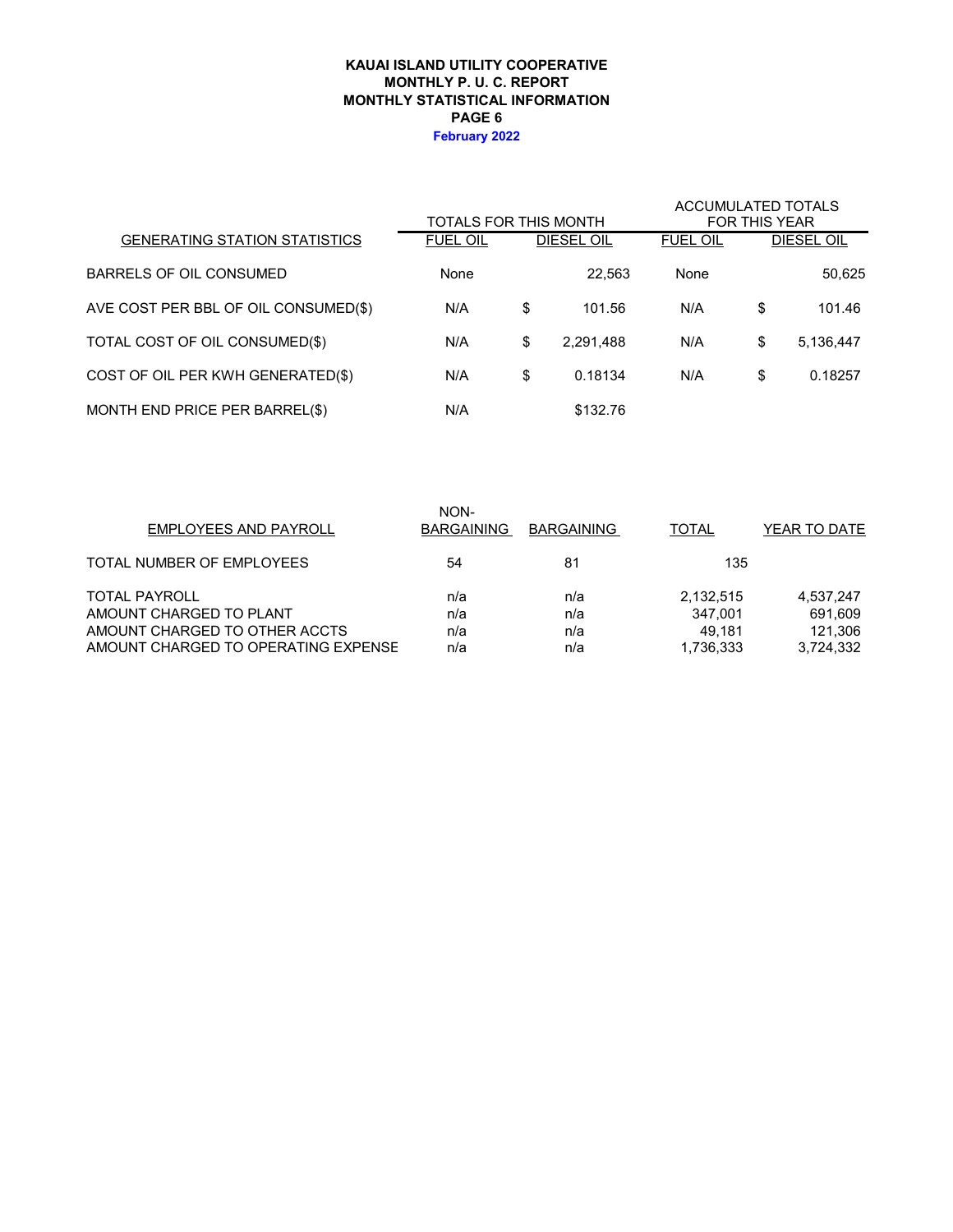#### **KAUAI ISLAND UTILITY COOPERATIVE MONTHLY P. U. C. REPORT TRANSMISSION & DISTRIBUTION PAGE 6A February 2022**

|                                                                          |                    | FOR THIS MONTH   | SAME PERIOD LAST YEAR |                  |  |  |  |  |
|--------------------------------------------------------------------------|--------------------|------------------|-----------------------|------------------|--|--|--|--|
|                                                                          | <b>HIGHER THAN</b> | 7.2 K.V.         | HIGHER THAN           | 7.2 K.V.         |  |  |  |  |
| DESCRIPTION:                                                             | <u>7.2 K.V.</u>    | <u>AND LOWER</u> | <u>7.2 K.V.</u>       | <b>AND LOWER</b> |  |  |  |  |
|                                                                          |                    |                  |                       |                  |  |  |  |  |
| <b>TRANSMISSION SYSTEM</b>                                               |                    |                  |                       |                  |  |  |  |  |
| LINE LENGTH-NUMBER OF MILES:                                             |                    |                  |                       |                  |  |  |  |  |
| 33,000-69,000 VOLTS 3 PHASE PRIMARY 171.37                               |                    |                  | 171.12                |                  |  |  |  |  |
| <b>DISTRIBUTION SYSTEM</b>                                               |                    |                  |                       |                  |  |  |  |  |
| LINE LENGTH-NUMBER OF MILES:                                             |                    |                  |                       |                  |  |  |  |  |
| 12,000 VOLTS 3 PHASE PRIMARY                                             | 473.30             |                  | 467.38                |                  |  |  |  |  |
| 12,000 VOLTS 1 PHASE PRIMARY                                             | 31.69              |                  | 31.69                 |                  |  |  |  |  |
| 7,200 VOLTS 3 PHASE PRIMARY                                              |                    | 23.69            |                       | 23.69            |  |  |  |  |
| 7,200 VOLTS 1 PHASE PRIMARY                                              |                    | 296.77           |                       | 294.44           |  |  |  |  |
| 4,160 VOLTS 3 PHASE PRIMARY 4 WIRE<br>4,160 VOLTS 1 PHASE PRIMARY 3 WIRE |                    | 0.46<br>0.00     |                       | 0.46<br>0.00     |  |  |  |  |
| 2,300 VOLTS 3 PHASE PRIMARY                                              |                    | 0.00             |                       | 0.00             |  |  |  |  |
| 2,300 VOLTS 1 PHASE PRIMARY                                              |                    | 2.70             |                       | 2.70             |  |  |  |  |
| 120/240 VOLTS 4,3,&2 WIRE SECONDARY                                      |                    | 527.07           |                       | 525.66           |  |  |  |  |
| ST. LIGHT SYSTEMS, MULTIPLE & SERIES                                     |                    | 0.00             |                       | 0.00             |  |  |  |  |
|                                                                          |                    |                  |                       |                  |  |  |  |  |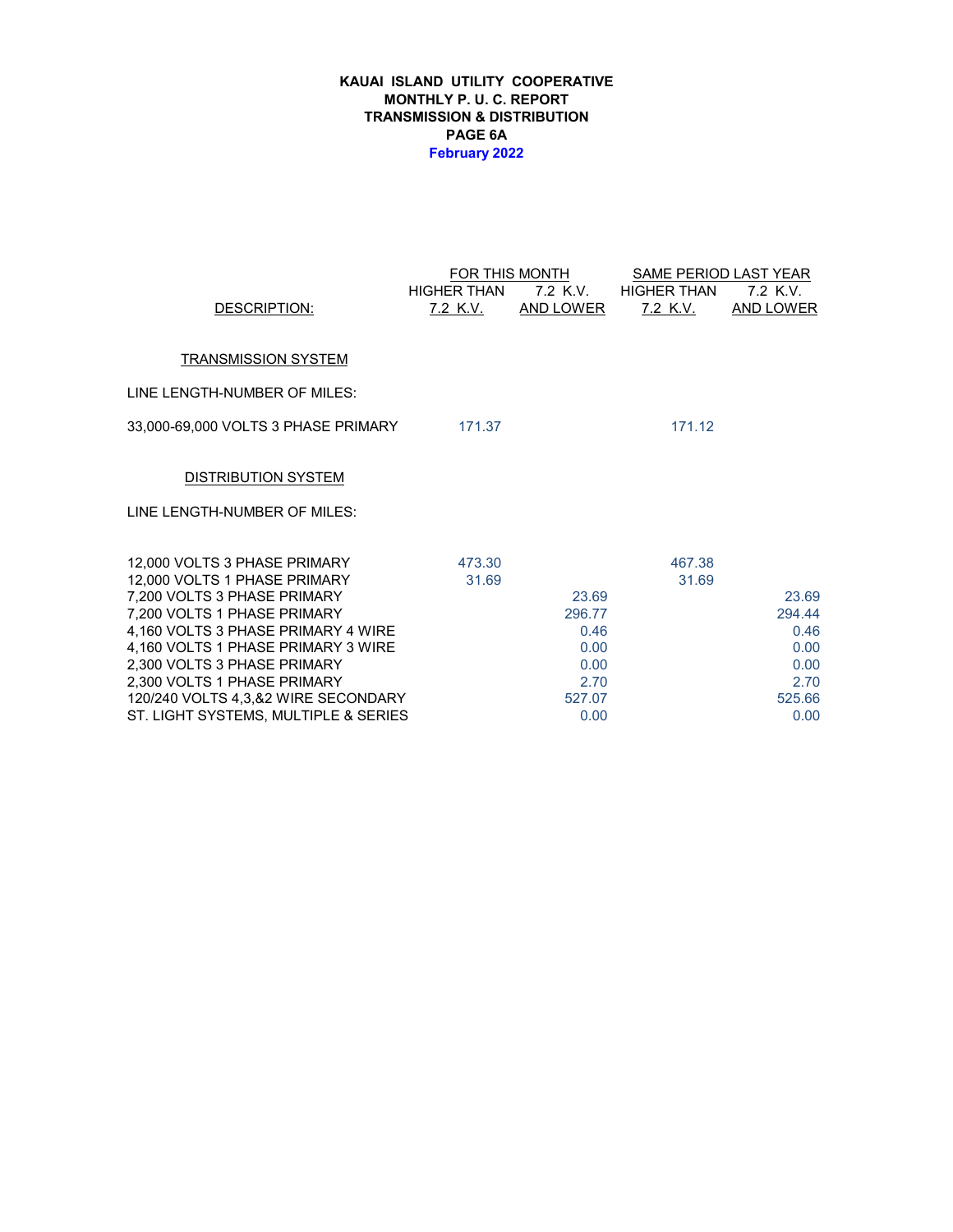### **KAUAI ISLAND UTILITY COOPERATIVE MONTHLY P. U. C. REPORT ASSETS AND OTHER DEBITS PAGE 7**

#### **February 2022**

|     |                                               |      | Preliminary       |                       |                  |                    |
|-----|-----------------------------------------------|------|-------------------|-----------------------|------------------|--------------------|
|     |                                               |      | $Dec-21$          | $Feb-22$              | $Feb-21$         |                    |
|     |                                               |      | <b>BALANCE AT</b> | AT CLOSE              | <b>SAME</b>      | <b>INCREASE/</b>   |
|     |                                               |      | <b>CLOSE OF</b>   | OF THIS               | <b>PERIOD</b>    | <b>DECREASE</b>    |
|     |                                               |      | <b>LAST YEAR</b>  | <b>MONTH</b>          | <b>LAST YEAR</b> | <b>DURING YEAR</b> |
|     |                                               |      |                   |                       |                  |                    |
| 101 | UTILITY PLANT IN SERVICE                      | \$   | 522,496,852 \$    | 521,749,414 \$        | 494,705,455 \$   | (747, 438)         |
| 108 | ACCUM. PROV. FOR DEPRECIATION                 |      | 325,718,580       | 327,120,226           | 317,662,377      | 1,401,647          |
|     | UTILITY PLANT LESS RESERVES                   |      | 196,778,272       | 194,629,188           | 177,043,078      | (2, 149, 084)      |
| 107 | <b>CONSTRUCTION WORK IN PROGRESS</b>          |      | 11,830,945        | 13,271,107            | 26,674,845       | 1,440,162          |
| 109 | OTHER UTILITY PLANT ADJUSTMENTS               |      | 54,852,453        | 54,852,453            | 54,852,453       |                    |
|     | <b>TOTAL UTILITY PLANT LESS RESERVES</b>      | \$   | 263,461,671       | \$<br>262,752,748 \$  | 258,570,376      | \$<br>(708, 922)   |
|     |                                               |      |                   |                       |                  |                    |
| 121 | NON-UTILITY PROPERTY                          |      |                   |                       |                  |                    |
| 122 | DEPRECIATION OF NON-UTILITY PLANT             |      |                   |                       |                  |                    |
| 123 | <b>INVESTMENT IN KRS1 / KRS2H</b>             |      | 25,966,145        | 25,635,682            | 27,960,430       | (330, 462)         |
| 123 | INVEST IN ASSOC ORG - PAT CAP                 |      | 2,529,942         | 2,511,609             | 2,481,046        | (18, 333)          |
|     | <b>TOTAL OTHER PROPERTY &amp; INVESTMENTS</b> | - \$ | 28,496,087        | \$<br>28, 147, 291 \$ | 30,441,476 \$    | (348,796)          |
| 131 | <b>CASH</b>                                   |      | 8,372,502         | 8,286,500             | 27,517,369       | (86,003)           |
| 134 | SPECIAL DEPOSITS                              |      | 393               | (3,970)               | (6,064)          | (4, 363)           |
| 135 | <b>WORKING FUNDS</b>                          |      | 23,000            | 23,000                | 23,000           |                    |
| 136 | <b>TEMPORARY INVESTMENTS</b>                  |      | 19,138,407        | 19,139,157            | 4,133,809        | 750                |
| 142 | <b>CUSTOMER ACCOUNTS RECEIVABLE</b>           |      | 11,569,706        | 9,932,531             | 9,929,920        | (1,637,176)        |
| 143 | OTHER ACCOUNTS RECEIVABLE                     |      | 601,395           | 635,297               | 463,910          | 33,902             |
| 144 | ACCUM. PROV. FOR UNCOLLECTIBLES-CR.           |      | (569, 999)        | (447, 257)            | (1, 106, 860)    | 122,742            |
| 151 | <b>FUEL STOCK</b>                             |      | 1,681,328         | 1,641,218             | 1,120,685        | (40, 110)          |
| 154 | MATERIALS AND SUPPLIES-UTILITY                |      | 17,378,619        | 17,214,549            | 15,426,567       | (164, 070)         |
| 165 | <b>PREPAYMENTS</b>                            |      | 2,670,513         | 2,323,697             | 1,575,547        | (346, 816)         |
| 171 | INTEREST AND DIVIDEND RECEIVABLE              |      | 11,287            | 928                   | 413              | (10, 359)          |
| 173 | <b>ACCRUED UTILITY REVENUE</b>                |      | 8,871,472         | 8,148,843             | 6,971,522        | (722, 628)         |
|     | <b>TOTAL CURRENT AND ACCRUED ASSETS</b>       | \$   | 69,748,624        | \$<br>66,894,493 \$   | 66,049,818       | \$<br>(2,854,131)  |
|     |                                               |      |                   |                       |                  |                    |
| 181 | UNAMORTIZED DEBT DISCOUNT & EXP.              |      |                   |                       |                  |                    |
| 182 | <b>REGULATORY ASSETS</b>                      |      | 22,709,936        | 23,210,776            | 19,544,238       | 500,840            |
| 183 | PRELIMINARY SURVEY & INVESTIGATION            |      | 10,592,886        | 10,624,591            | 9,394,560        | 31,704             |
| 184 | <b>CLEARING ACCOUNTS</b>                      |      |                   | (157, 208)            | (187, 443)       | (157, 208)         |
| 186 | OTHER DEFERRED DEBITS                         |      | 120,650           | 169,557               | 322,686          | 48,907             |
|     | <b>TOTAL DEFERRED DEBITS</b>                  | \$   | 33,423,472        | \$<br>33,847,715 \$   | 29,074,041       | \$<br>424.244      |
|     |                                               |      |                   |                       |                  |                    |
|     | <b>TOTAL ASSETS AND OTHER DEBITS</b>          | \$   | 395,129,854 \$    | 391,642,248 \$        | 384,135,711 \$   | (3,487,606)        |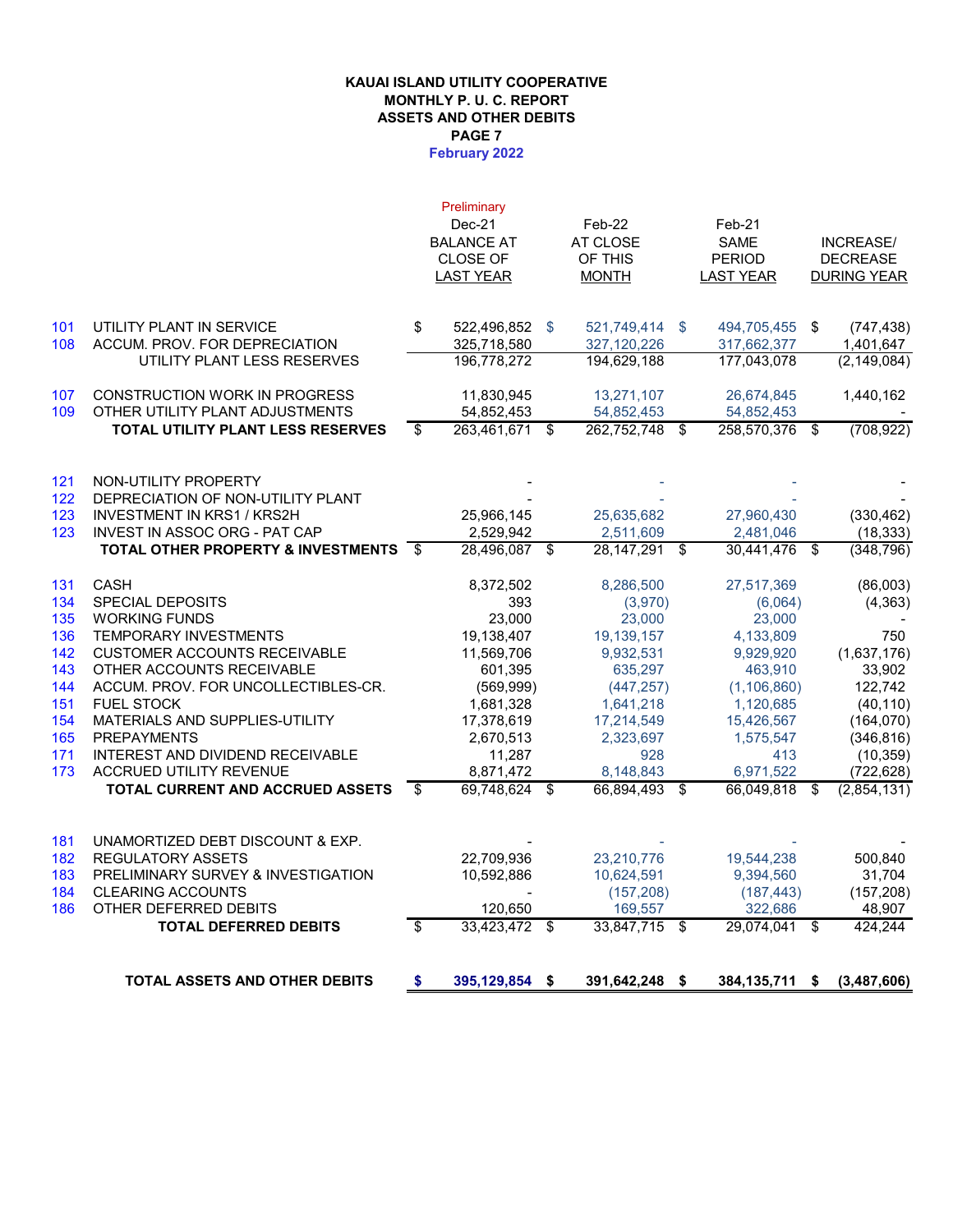#### **February 2022 KAUAI ISLAND UTILITY COOPERATIVE MONTHLY P. U. C. REPORT LIABILITIES AND OTHER CREDITS PAGE 8**

|            | <b>TOTAL LIABILITIES AND OTHER CREDITS</b>                   | \$<br>395,129,854 \$                | 391,642,248 \$             |     | 384,135,711                   | - \$ | (3,487,606)              |
|------------|--------------------------------------------------------------|-------------------------------------|----------------------------|-----|-------------------------------|------|--------------------------|
|            |                                                              |                                     |                            |     |                               |      |                          |
|            | <b>REGULATORY LIABILITY</b><br><b>TOTAL DEFERRED CREDITS</b> | \$<br>219,132<br>11,288,619 \$      | 170,422<br>11,419,863 \$   |     | 462,682<br>$11,279,497$ \$    |      | (48, 710)<br>131,244     |
| 253<br>254 | OTHER DEFERRED CREDITS                                       | 3,924,715                           | 4,065,140                  |     | 4,985,453                     |      | 140,425                  |
| 252        | <b>CUSTOMER ADVANCES FOR CONSTRUCTION</b>                    | 5,249,453                           | 5,288,982                  |     | 3,936,043                     |      | 39.529                   |
| 224.18     | <b>RUS REDLG GRANT</b>                                       | 1,895,319                           | 1,895,319                  |     | 1,895,319                     |      |                          |
|            | TOTAL CURRENT & ACCRUED LIABILITIES                          | \$                                  | 28,964,242                 | \$  | 26,840,536                    | \$   | (8, 152, 935)            |
| 242        | MISC. CURRENT & ACCRUED LIABILITIES                          | 3,946,199<br>$37,117,177$ \$        | 3,575,908                  |     | 3,162,901                     |      | (370, 291)               |
| 241        | <b>TAX COLLECTIONS PAYABLE</b>                               | (0)                                 | (0)                        |     |                               |      |                          |
| 238        | PATRONAGE CAPITAL PAYABLE                                    | 34,991                              | 34,991                     |     | 668                           |      |                          |
| 237        | <b>INTEREST ACCRUED</b>                                      | 876,836                             | 675,422                    |     | 685,754                       |      | (201, 415)               |
| 236        | <b>TAXES ACCRUED</b>                                         | 7,426,175                           | 4,239,163                  |     | 3,184,673                     |      | (3, 187, 012)            |
| 235        | <b>CUSTOMER DEPOSITS</b>                                     | 1,367,394                           | 1,389,340                  |     | 1,262,551                     |      | 21,945                   |
| 232        | <b>ACCOUNTS PAYABLE</b>                                      | 9,554,308                           | 5,138,146                  |     | 4,967,952                     |      | (4, 416, 163)            |
| 223<br>231 | CURRENT PORTION OF LONG TERM DEBT<br><b>NOTES PAYABLE</b>    | 13,911,273                          | 13,911,273                 |     | 13,576,038                    |      |                          |
|            | <b>TOTAL OTHER NONCURRENT LIABILITIES</b>                    | \$<br>$(214, 503)$ \$               | $(262,079)$ \$             |     | $(48,094)$ \$                 |      | (47, 576)                |
| 228        | ACC. PROVISION FOR PENSION & BENEFITS                        | (214, 503)                          | (262,079)                  |     | (48,094)                      |      | (47, 576)                |
|            |                                                              |                                     |                            |     |                               |      |                          |
| 224        | LONG TERM DEBT - CFC<br><b>TOTAL LONG TERM DEBT</b>          | \$<br>103,483,244<br>213,194,431 \$ | 102,597,429<br>217,976,230 | -\$ | 109,134,479<br>218,657,082 \$ |      | (885, 815)<br>4,781,799  |
| 224        | <b>LONG TERM DEBT - RUS</b>                                  | 109,711,186                         | 115,378,801                |     | 109,522,603                   |      | 5,667,615                |
|            | <b>TOTAL MARGINS &amp; EQUITIES</b>                          | \$<br>133,744,131 \$                | 133,543,992                | -\$ | 127,406,690                   | \$   | (200, 139)               |
| 200        | <b>MEMBERSHIP FEES</b>                                       | 583                                 | 585                        |     | 568                           |      | 2                        |
| 217        | RETIRED CAPITAL CREDITS                                      | 1,048,231                           | 1,048,429                  |     | 988,608                       |      | 198                      |
| 215        | OTHER MARGINS AND EQUITIES                                   | (864, 936)                          | (864, 936)                 |     | (1,028,145)                   |      |                          |
| 201<br>201 | PATRONAGE CAPITAL<br>OPERATING MARGINS-CURRENT YEAR          | \$<br>125,263,400 \$<br>8,296,852   | 133,559,888<br>(199, 975)  | -\$ | 126,546,766<br>898,894        | \$   | 8,296,488<br>(8,496,827) |
|            |                                                              | <b>LAST YEAR</b>                    | <b>MONTH</b>               |     | <b>LAST YEAR</b>              |      | <b>DURING YEAR</b>       |
|            |                                                              | CLOSE OF                            | OF THIS                    |     | <b>PERIOD</b>                 |      | (DECREASE)               |
|            |                                                              | <b>BALANCE AT</b>                   | AT CLOSE                   |     | <b>SAME</b>                   |      | <b>INCREASE/</b>         |
|            |                                                              | Dec-21                              | Feb-22                     |     | Feb-21                        |      |                          |
|            |                                                              | Preliminary                         |                            |     |                               |      |                          |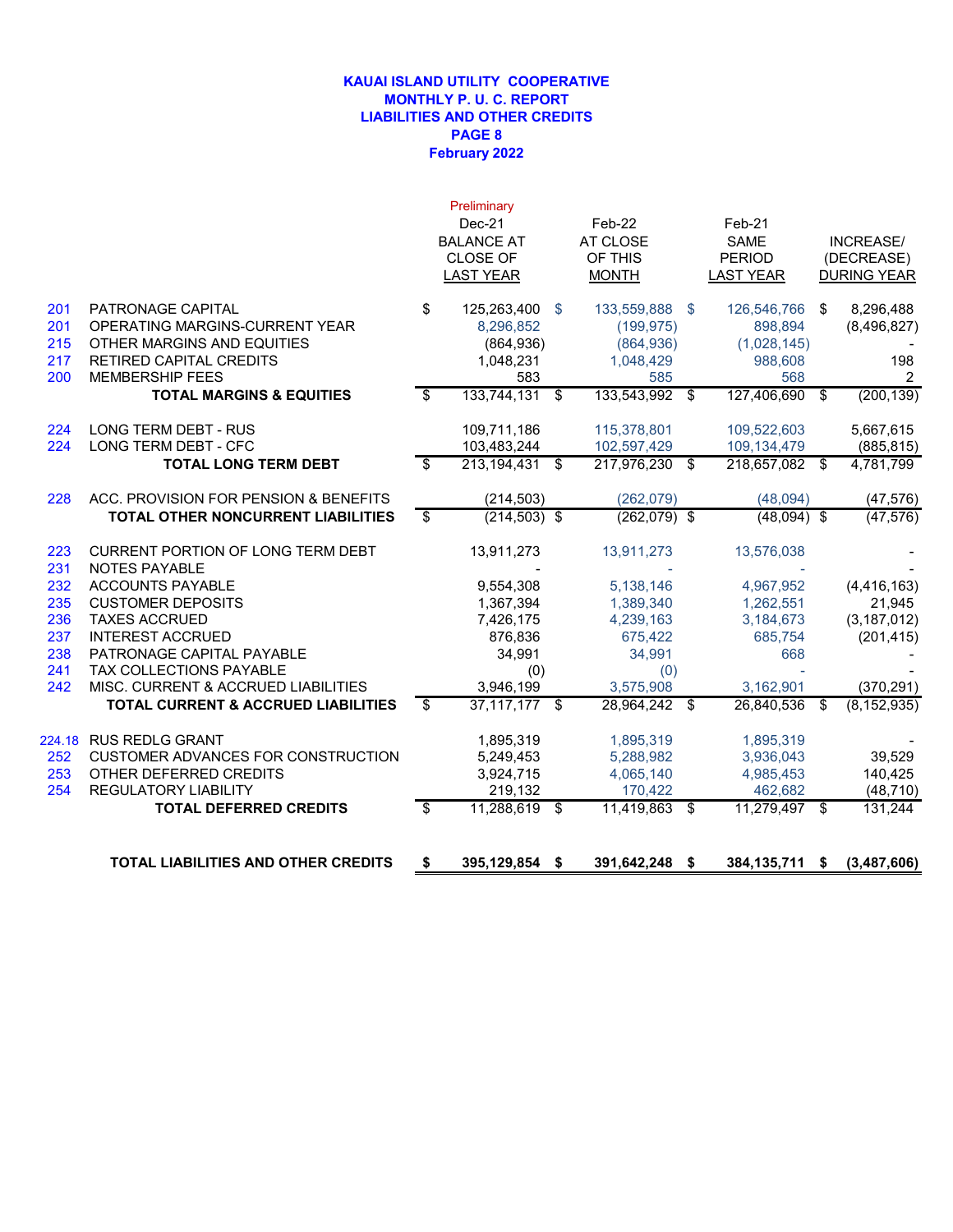#### **February 2022 KAUAI ISLAND UTILITY COOPERATIVE MONTHLY P. U. C. REPORT ANALYSIS OF UTILITY PLANT PAGE 9**

| <b>ACCOUNT TITLE:</b><br><b>UTILITY PLANT IN SERVICE:</b><br><b>STEAM PRODUCTION</b><br><b>HYDRAULIC PRODUCTION</b><br>OTHER PRODUCTION<br><b>TRANSMISSION PLANT</b><br><b>DISTRIBUTION PLANT</b><br><b>GENERAL PLANT</b><br>UTILITY PLANT IN SERVICE | \$<br>\$                                                                                                                                                                                    | <b>LAST YEAR</b><br>27,339,627<br>6,814,256<br>127,398,066<br>93,013,113<br>219,833,025 | \$                                                                                                                                                                 | <b>MONTH</b><br>27,339,627 \$<br>6,814,256 |                                                                                                                           | <b>LAST YEAR</b><br>27,415,789 \$<br>5,922,604 |                                                                                                              | <b>DURING YEAR</b>                                  |
|-------------------------------------------------------------------------------------------------------------------------------------------------------------------------------------------------------------------------------------------------------|---------------------------------------------------------------------------------------------------------------------------------------------------------------------------------------------|-----------------------------------------------------------------------------------------|--------------------------------------------------------------------------------------------------------------------------------------------------------------------|--------------------------------------------|---------------------------------------------------------------------------------------------------------------------------|------------------------------------------------|--------------------------------------------------------------------------------------------------------------|-----------------------------------------------------|
|                                                                                                                                                                                                                                                       |                                                                                                                                                                                             |                                                                                         |                                                                                                                                                                    |                                            |                                                                                                                           |                                                |                                                                                                              |                                                     |
|                                                                                                                                                                                                                                                       |                                                                                                                                                                                             |                                                                                         |                                                                                                                                                                    |                                            |                                                                                                                           |                                                |                                                                                                              |                                                     |
|                                                                                                                                                                                                                                                       |                                                                                                                                                                                             |                                                                                         |                                                                                                                                                                    |                                            |                                                                                                                           |                                                |                                                                                                              |                                                     |
|                                                                                                                                                                                                                                                       |                                                                                                                                                                                             |                                                                                         |                                                                                                                                                                    |                                            |                                                                                                                           |                                                |                                                                                                              |                                                     |
|                                                                                                                                                                                                                                                       |                                                                                                                                                                                             |                                                                                         |                                                                                                                                                                    | 127,401,041                                |                                                                                                                           | 126,684,190                                    |                                                                                                              | 2,975                                               |
|                                                                                                                                                                                                                                                       |                                                                                                                                                                                             |                                                                                         |                                                                                                                                                                    | 93,048,432                                 |                                                                                                                           | 83,642,912                                     |                                                                                                              | 35,319                                              |
|                                                                                                                                                                                                                                                       |                                                                                                                                                                                             |                                                                                         |                                                                                                                                                                    | 219,043,825                                |                                                                                                                           | 204,579,143                                    |                                                                                                              | (789, 200)                                          |
|                                                                                                                                                                                                                                                       |                                                                                                                                                                                             | 48,098,765                                                                              |                                                                                                                                                                    | 48, 102, 233                               |                                                                                                                           | 46,460,817                                     |                                                                                                              | 3,468                                               |
|                                                                                                                                                                                                                                                       |                                                                                                                                                                                             | 522,496,852                                                                             | \$                                                                                                                                                                 | 521,749,414 \$                             |                                                                                                                           | 494,705,455                                    | \$                                                                                                           | (747, 438)                                          |
| UTILITY PLANT ACQ ADJUSTMENT                                                                                                                                                                                                                          |                                                                                                                                                                                             | 54,852,453                                                                              |                                                                                                                                                                    | 54,852,453                                 |                                                                                                                           | 54,852,453                                     |                                                                                                              |                                                     |
| <b>TOTAL UTILITY PLANT IN SERVICE</b>                                                                                                                                                                                                                 | $\sqrt[6]{2}$                                                                                                                                                                               | 577,349,305                                                                             | \$                                                                                                                                                                 | 576,601,867                                | \$                                                                                                                        | 549,557,908                                    | \$                                                                                                           | (747, 438)                                          |
| <b>CONSTRUCTION WORK IN PROGRESS</b>                                                                                                                                                                                                                  | $\sqrt[6]{3}$                                                                                                                                                                               | 11,830,945                                                                              | \$                                                                                                                                                                 | 13,271,107                                 | $\mathfrak{S}$                                                                                                            |                                                | \$                                                                                                           | 1,440,162                                           |
| <b>TOTAL UTILITY PLANT</b>                                                                                                                                                                                                                            | $\overline{\mathcal{S}}$                                                                                                                                                                    | 589,180,250                                                                             | \$                                                                                                                                                                 | 589,872,975                                | \$                                                                                                                        | 576,232,753                                    | \$                                                                                                           | 692,724                                             |
|                                                                                                                                                                                                                                                       |                                                                                                                                                                                             |                                                                                         |                                                                                                                                                                    |                                            |                                                                                                                           |                                                |                                                                                                              |                                                     |
|                                                                                                                                                                                                                                                       |                                                                                                                                                                                             |                                                                                         |                                                                                                                                                                    | AT CLOSE                                   |                                                                                                                           | <b>SAME</b>                                    |                                                                                                              | INCREASE/                                           |
|                                                                                                                                                                                                                                                       |                                                                                                                                                                                             | <b>CLOSE OF</b>                                                                         |                                                                                                                                                                    | OF THIS                                    |                                                                                                                           | <b>PERIOD</b>                                  |                                                                                                              | <b>DECREASE</b>                                     |
| <b>ACCOUNT TITLE:</b>                                                                                                                                                                                                                                 |                                                                                                                                                                                             |                                                                                         |                                                                                                                                                                    | <b>MONTH</b>                               |                                                                                                                           | <b>LAST YEAR</b>                               |                                                                                                              | <b>DURING YEAR</b>                                  |
| RESERVES:                                                                                                                                                                                                                                             |                                                                                                                                                                                             |                                                                                         |                                                                                                                                                                    |                                            |                                                                                                                           |                                                |                                                                                                              |                                                     |
| <b>STEAM PRODUCTION</b>                                                                                                                                                                                                                               | \$                                                                                                                                                                                          | 19,026,428                                                                              | \$                                                                                                                                                                 |                                            |                                                                                                                           |                                                |                                                                                                              | 94,455                                              |
| <b>HYDRAULIC PRODUCTION</b>                                                                                                                                                                                                                           |                                                                                                                                                                                             |                                                                                         |                                                                                                                                                                    |                                            |                                                                                                                           |                                                |                                                                                                              | 42,616                                              |
|                                                                                                                                                                                                                                                       |                                                                                                                                                                                             |                                                                                         |                                                                                                                                                                    |                                            |                                                                                                                           |                                                |                                                                                                              | 167,718                                             |
|                                                                                                                                                                                                                                                       |                                                                                                                                                                                             |                                                                                         |                                                                                                                                                                    |                                            |                                                                                                                           |                                                |                                                                                                              | 280,989                                             |
|                                                                                                                                                                                                                                                       |                                                                                                                                                                                             |                                                                                         |                                                                                                                                                                    |                                            |                                                                                                                           |                                                |                                                                                                              | 77,281                                              |
|                                                                                                                                                                                                                                                       |                                                                                                                                                                                             |                                                                                         |                                                                                                                                                                    |                                            |                                                                                                                           |                                                |                                                                                                              | 279,900<br>48,710                                   |
|                                                                                                                                                                                                                                                       |                                                                                                                                                                                             |                                                                                         |                                                                                                                                                                    |                                            |                                                                                                                           |                                                |                                                                                                              | 365,697                                             |
|                                                                                                                                                                                                                                                       |                                                                                                                                                                                             |                                                                                         |                                                                                                                                                                    |                                            |                                                                                                                           |                                                |                                                                                                              | 1,357,366                                           |
|                                                                                                                                                                                                                                                       |                                                                                                                                                                                             |                                                                                         |                                                                                                                                                                    |                                            |                                                                                                                           |                                                |                                                                                                              |                                                     |
| <b>RETIREMENT WORK IN PROGRESS</b>                                                                                                                                                                                                                    | \$                                                                                                                                                                                          |                                                                                         | \$                                                                                                                                                                 |                                            | \$                                                                                                                        |                                                |                                                                                                              | (44, 281)                                           |
| <b>TOTAL RESERVES</b>                                                                                                                                                                                                                                 | $\overline{\mathcal{S}}$                                                                                                                                                                    | 325,718,580                                                                             | \$                                                                                                                                                                 | 327,120,226                                | \$                                                                                                                        | 317,662,377                                    | \$                                                                                                           | 1,401,646                                           |
|                                                                                                                                                                                                                                                       | OTHER PRODUCTION<br><b>TRANSMISSION PLANT</b><br><b>DISTRIBUTION PLANT</b><br><b>GENERAL PLANT</b><br>UNCLASSIFIED PLANT<br>UTILITY PLANT ACQ ADJUSTMENT<br>TOTAL RESERVE FOR DEPR. & AMORT | $\overline{\mathcal{S}}$                                                                | <b>BALANCE AT</b><br><b>LAST YEAR</b><br>1,366,812<br>69,700,723<br>52,799,702<br>107,650,284<br>27,574,286<br>6,721,980<br>42,053,054<br>326,893,270<br>1,174,690 | \$                                         | 1,409,428<br>69,868,441<br>53,080,691<br>107,727,565<br>27,854,186<br>6,770,690<br>42,418,751<br>328,250,635<br>1,130,409 | 19,120,883 \$<br>- \$                          | 1,185,076<br>68,073,521<br>55,780,503<br>102,087,053<br>26,505,050<br>6,161,314<br>40,224,569<br>318,623,384 | 26,674,845<br>18,606,298 \$<br>-\$<br>961,007<br>\$ |

**TOTAL UTILITY PLANT LESS RESERVES \$ 262,752,748 263,461,671 \$ 258,570,376 \$ \$ (708,922)**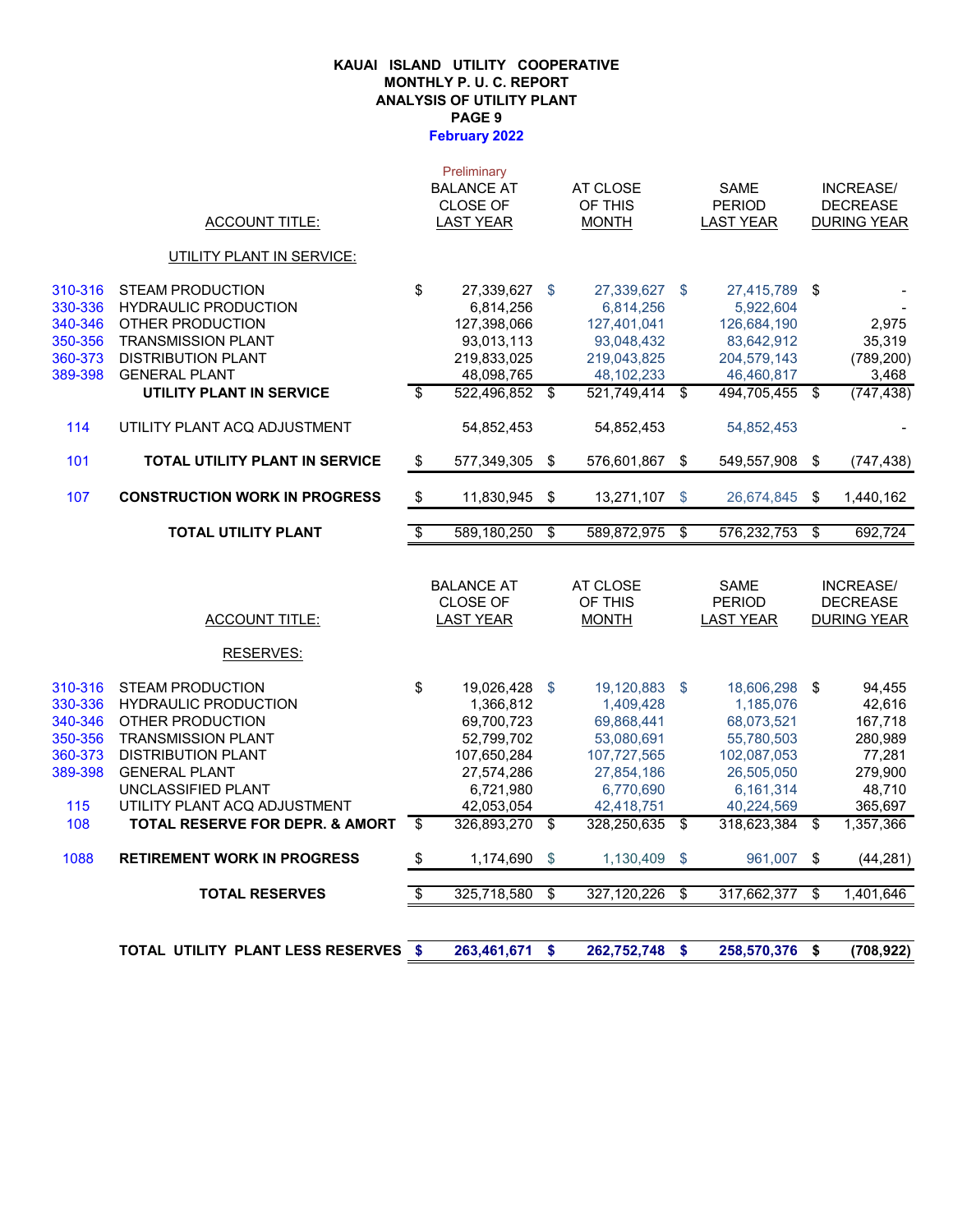## **KAUAI ISLAND UTILITY COOPERATIVE SUMMARY OF ELECTRIC ENERGY SOLD MONTHLY P. U. C. REPORT, Page 10February 2022**

|                                          |               |                        |                  |                         |      |                              | <b>ENERGY</b>          |                        | <b>AVERAGE</b>       | <b>AVERAGE</b>         |
|------------------------------------------|---------------|------------------------|------------------|-------------------------|------|------------------------------|------------------------|------------------------|----------------------|------------------------|
|                                          |               |                        | NUMBER OF        | AVE. USE/               |      | <b>TOTAL</b>                 | <b>CLAUSE</b>          | <b>BASE</b>            | <b>EFFECTIVE</b>     | <b>BASE</b>            |
| RATE SCHEDULE                            | <b>SYMBOL</b> | <b>KWH SOLD</b>        | <b>CUSTOMERS</b> | <b>CUSTOMER</b>         |      | <b>REVENUES</b>              | ADJUSTMENT             | <b>REVENUES</b>        | RATE/KWH             | RATE/KWH               |
|                                          |               |                        |                  |                         |      |                              |                        |                        |                      |                        |
| <b>RESIDENTIAL</b><br><b>EMPLOYEES</b>   | D             | 13,448,313             | 29,890           | 450 \$                  |      | 5,185,336 \$                 | 99,178 \$              | 5,086,158              | 0.385575             | 0.3782004              |
| <b>TOTAL RESIDENTIAL</b>                 |               | 13,448,313             | 29,890           | 450 \$                  |      | 5,185,336 \$                 | 99,178 \$              | 5,086,158              | 0.385575             | 0.3782004              |
|                                          |               |                        |                  |                         |      |                              |                        |                        |                      |                        |
| <b>GENERAL LIGHT AND POWER</b>           | G             | 4,632,048              | 4,638            | 999 \$                  |      | 1,837,547 \$                 | 30,590 \$              | 1,806,957              | 0.396703             | 0.3900989              |
| <b>GENERAL LIGHT AND POWER</b>           | J             | 3,630,053              | 293              | 12,389 \$               |      | 1,343,521 \$                 | 22,100 \$              | 1,321,421              | 0.370111             | 0.3640224              |
|                                          |               |                        |                  |                         |      |                              |                        |                        |                      |                        |
| <b>LARGE POWER</b><br><b>LARGE POWER</b> | P             | 7,754,495<br>3,128,200 | 104<br>15        | 74,562 \$<br>208,547 \$ |      | 2,756,750 \$<br>1,094,205 \$ | 56,031 \$<br>22,996 \$ | 2,700,720<br>1,071,209 | 0.355504<br>0.349787 | 0.3482779<br>0.3424364 |
|                                          |               |                        |                  |                         |      |                              |                        |                        |                      |                        |
| <b>IRRIGATION</b>                        |               | 232,578                | $\overline{2}$   | 116,289 \$              |      | 60,124 \$                    | $-$ \$                 | 60,124                 | 0.258510             | 0.2585100              |
|                                          |               |                        |                  |                         |      |                              |                        |                        |                      |                        |
| <b>STREET LIGHTING</b>                   | <b>SL</b>     | 63,686                 | 3,768            | $17 \quad$              |      | 57,851 \$                    | 578 \$                 | 57,273                 | 0.908377             | 0.8993080              |
|                                          |               |                        |                  |                         |      |                              |                        |                        |                      |                        |
| <b>GRAND TOTAL</b>                       |               | 32,889,373             | 38,710           | 850                     | \$   | 12,335,334 \$                | 231,473 \$             | 12,103,861             | 0.375055             | 0.3680174              |
| <b>TOTAL LAST MONTH</b>                  |               | 36,188,486             | 38,698           | 935                     | - \$ | 13,203,043 \$                | 34,532 \$              | 12,898,511             | 0.364841             | 0.3564258              |
| <b>INCREASE - AMOUNT</b>                 |               |                        |                  |                         | \$   | $(867,709)$ \$               | 196,941 \$             | (794, 650)             |                      |                        |
|                                          |               |                        |                  |                         |      |                              |                        |                        |                      |                        |
| <b>INCREASE - PERCENT</b>                |               |                        |                  |                         |      | $-6.57%$                     | 570.31%                | $-6.16%$               |                      |                        |
| TOTAL SAME MONTH LAST YEAR               |               | 28,813,286             | 38,476           | 749 \$                  |      | 9,954,405 \$                 | $(380,999)$ \$         | 10,335,404             | 0.345480             | 0.3587027              |
| <b>INCREASE - AMOUNT</b>                 |               |                        |                  |                         | \$   | 2,380,929 \$                 | 612,472 \$             | 1,768,457              |                      |                        |
| <b>INCREASE - PERCENT</b>                |               |                        |                  |                         |      | 23.92%                       | $-160.75%$             | 17.11%                 |                      |                        |
|                                          |               |                        |                  |                         |      |                              |                        |                        |                      |                        |
| N/C KWH TO COMPANY 211,324               |               |                        |                  |                         |      |                              |                        |                        |                      |                        |